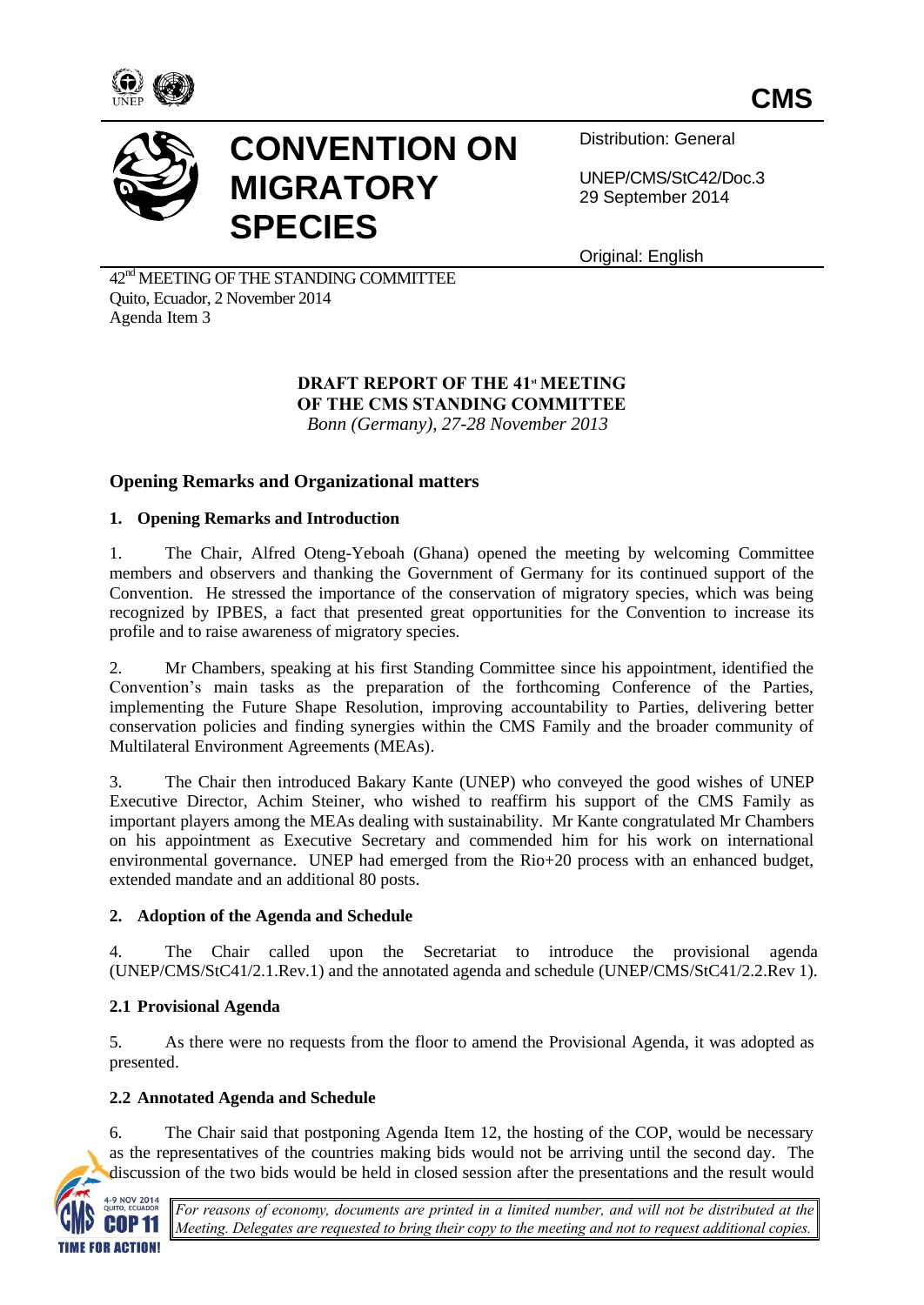be announced immediately afterwards. There were no other proposals to change the schedule, which was adopted as amended.

### **3. Adoption of the Rules of Procedure**

7. Bert Lenten (Deputy Executive Secretary) explained that the Rules of Procedure remained in force until such time as the Committee decided to revise them. The Rules of Procedure operating at the previous meeting would therefore be used. The findings of the Working Group on Rules of Procedure for the Conference of the Parties and Standing Committee and Retirement of Resolutions and Recommendations established at the previous meeting of the Standing Committee would be discussed under Agenda Item 14.

### **4. Adoption of the Draft Report**

### **4.1. 40th Meeting of the Standing Committee**

8. Mr Lenten (Deputy Executive Secretary) introduced the draft report of the  $40<sup>th</sup>$  Meeting of the Standing Committee. This had been circulated to members and the comments received accommodated as appropriate. The draft report as presented was adopted.

#### **5. Depositary**

9. Gerhard Adams (Germany) referred the Meeting to Document UNEP/CMS/StC41/5. Since the last meeting of the Standing Committee, membership of the Convention had risen to 119 with the accession of Swaziland and Fiji. Most of the Convention's efforts relating to recruitment were undertaken by the Secretariat and the German Government. The Meeting noted the Depositary's report.

#### **6. Standing Committee**

### **6.1. Standing Committee Members**

10. No regional member of the Standing Committee sought the floor to add to the written reports. These (Documents UNEP/CMS/StC41/6.1a to f) were noted.

#### **6.2. Observers**

11. Andre Tenorio Mourao (Brazil) expressed his appreciation for the invitation to the meeting representing a non-Party in the final stages of accession to the Convention. Brazil was already a Party to ACAP and was a signatory to the Grassland Birds MOU and should be a Party to the parent Convention by the time of the next COP.

12. Margi Prideaux (Wild Migration) speaking via a Skype connection from Australia drew attention to "A Natural Affiliation", a review of the developing the role of NGOs in the CMS Family (UNEP/CMS/StC41/6.2.a). It outlined the fact that there was scope for NGOs to increase their support for implementing the CMS Family and included suggestions on how this might be achieved. The Committee indicated its consent for Wild Migration to continue discussions through the Scientific Council and COP11.

#### **7. Scientific Council**

13. Fernando Spina (Chair, CMS Scientific Council) supplemented his report (Document UNEP/CMS/StC41/7) with a presentation in which he outlined some of the highlights of a busy year.

14. The CMS Scientific Council's online workspace based on the one pioneered by AEWA now had 200 people registered and efforts were being made to encourage greater usage. The Secretariat had been requested to contact Parties to stress the importance of the Council and to ensure that people nominated to serve on it were allowed to devote sufficient time to fulfill their responsibilities as members. Nancy Céspedes (Chile) requested that National Focal Points be informed of any difficulties in communicating with nationally appointed Councillors.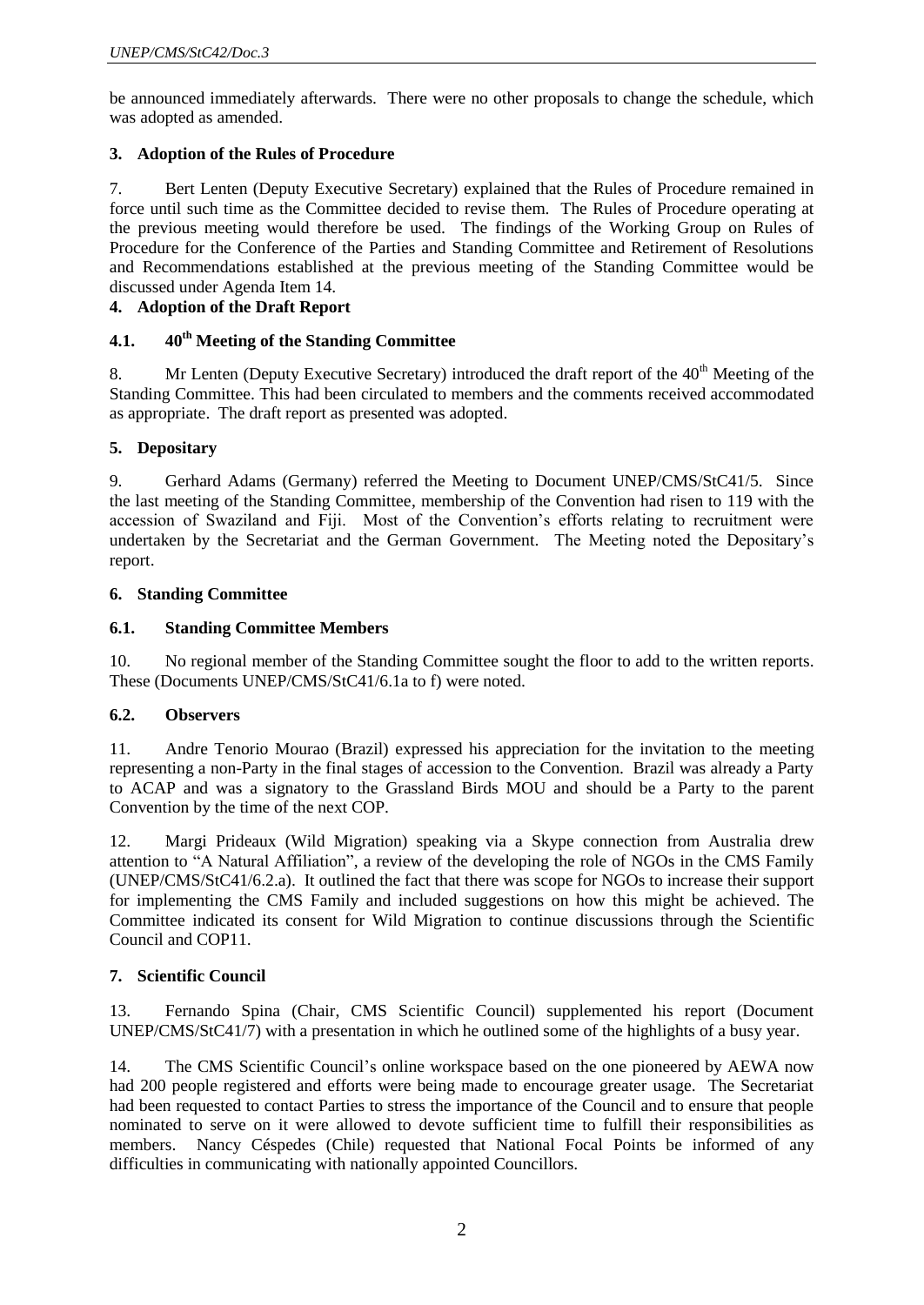15. Consideration was being given to reforming the Council to increase its efficiency. More work would be undertaken through Working Groups dealing with subjects such as connectivity, demography, marking and tracking, and economic value. One output could be best practice guidance which would contribute to raising the profile of the Convention.

16. In October 2013 a suite of meetings had taken place in Formia, Italy. First had been the regular meeting of the Chairs of the Scientific and Advisory Bodies (CSAB) of the biodiversity MEAs, followed by the ad hoc Working Group on avian taxonomy, the Strategic and Planning meeting and finally a workshop on the economic value of migratory species, the first of its kind in Italy.

17. Mr Spina had attended the First Meeting of Signatories of the Raptors MOU in Abu Dhabi in December 2012 where he had promoted collaboration with EURING; the Saker Falcon Task Force, where he led one of the break-out groups; and Working Groups on African-Eurasian Migratory Landbirds and Bird Poisoning. He had helped select the consultants developing the project on the effects of renewable energy installation on migratory species being conducted by CMS, AEWA, BirdLife International and IRENA.

18. For World Migratory Bird Day, Mr Spina had brought the Bologna Operatic Choir to Bonn to sing a selection of songs by Verdi at a benefit concert, the proceeds from which were donated to a project in Africa concerning Grey Crowned Cranes. A similar event would be organized in 2014 in conjunction with the choir of Deutsche Welle, the German international radio station.

19. Mr Oteng-Yeboah and Mr Spina had attended the first plenary session of IPBES in Bonn where the Work Plan had been developed. Both had also attended the IPBES Bureau in Bergen, Norway, in June.

20. The Chair of Council's report was noted.

### **8. UNEP**

21. Mamadou Kane (UNEP) referring to Document UNEP/CMS/StC41/8 gave an overview of the main support given by UNEP to the Convention since the last COP. All MEAs were benefitting from focal points working in the Regional Offices, work on InforMEA was continuing, the CMS Small Grants Programme had been funded and support given to the Dugong MOU in completing its application for GEF funding. UNEP had managed the recruitment of the new Executive Secretary and delegations of authority had been negotiated with all the Executive Secretaries of Bonn-based instruments. Seven posts within the CMS Family including five in the Administration and Fund Management Unit were funded through the Programme Support Costs.

22. At the  $40<sup>th</sup>$  Meeting of the Standing Committee, UNEP had highlighted the need to establish an MOU with the Standing Committee of CMS along with other UNEP-administered Conventions, because of the adoption of new international auditing standards that would be operative on 1 January 2014. The MOUs were intended to make the division of responsibility clear, to fill an administrative vacuum and to help avoid situations where COP Resolutions were not consistent with UN rules.

23. Mr Chambers apologized for the late distribution of the draft which he explained should have been published as an in-session document. The intention had been to launch the discussion and for approval to be obtained through a postal procedure rather than at the meeting.

24. With respect to document production, Andrew Bignell (New Zealand) asked that his appreciation be put on the record of the fact that the Secretariat had posted the meeting papers in good time.

### **Action Point**

Members of the Standing Committee to circulate the draft MOU to elicit comments from Parties and comments to be sent to the Secretariat by the end of February 2014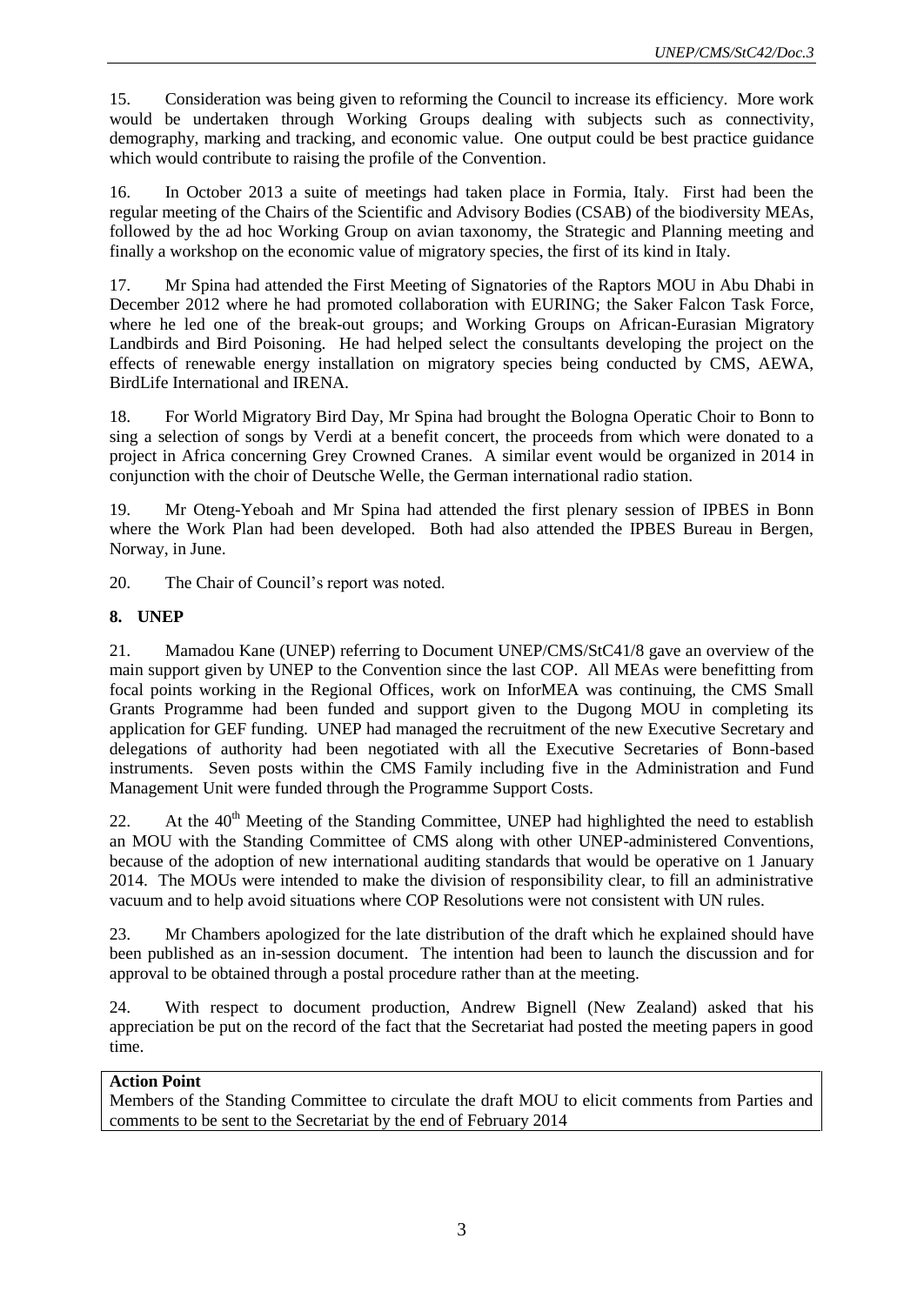#### **9. Financial and Human Resources**

### **9.1. Report on the Implementation of the CMS Budget during the Triennium 2012/14**

25. Bruce Noronha (Secretariat) introduced Document UNEP/CMS/StC41/9.1 showing the status of the CMS Trust Fund at the end of December 2012. While there was a seemingly healthy balance, a number of commitments would reduce this and unpaid contributions for the year amounted to  $€245,000$ . Some Parties had arrears dating over many years, while it might be expected that some of the shorter-term arrears would be paid late. In all there were contributions of  $\epsilon$ 778,000 outstanding from 55 Parties, the majority of which was attributable to ten of them. Thirty-nine Parties had longterm arrears totalling €210,000 (90 per cent attributable to ten Parties); this compared with €160,000 last year. Unpaid contributions for 2013 currently stood at  $\epsilon$ 568,000 (compared with  $\epsilon$ 390,000 in 2012) with ten Parties accounting for  $\epsilon$ 520,000.

26. Staffing budget lines were projected to be underspent by  $\epsilon$ 230,000 and these savings were used to extend the appointments of two junior professionals. As one staff member had already served four years as a JPO, a new temporary post to manage the development of the new website had had to be created. Another temporary post had also been created to assist the Agreements Unit and COP11 preparations. The JPO working on African issues had left the Secretariat to take up a position in Nairobi. The Secretariat had benefitted from the JPO scheme but these appointments together with an Associate Programme Officer post funded by Germany dealing with sharks and gorillas were all coming to an end. The Secretariat faced the prospect of losing several posts.

27. Because of the over-spend on IT and communication, the Secretariat was looking to reduce costs by using alternatives to UNV for archiving data; these alternatives might however be less secure. Contracts with mobile phone providers had been revised to reduce the cost of roaming. Teleconference facilities would be used to reduce travel and e-communication would reduce the need for conventional post and courier services.

28. On two procedural matters, Mr Noronha said that expenditure on some budget lines was very uneven across the triennium and he would try to present information as factually as possible. He also suggested that the frequency of the financial reports be reduced from quarterly to biannually, given the amount of staff time required to compile them.

29. Projects in the pipeline for the coming months included the launch of the new website and the e-community. The allocation set aside for the Strategic Plan had been fully expended on hiring the consultant, but further refinement of the draft would have to be carried out. Mr Kante (UNEP) announced that UNEP would make a contribution of US\$20,000 to allow the work to continue; the meeting expressed its gratitude.

30. Ms Céspedes (Chile) the Chair of the Finance and Budget Sub-Committee gave a report of the Sub-Committee's meeting held on 27 November. It had been attended by representatives from Chile, the Islamic Republic of Iran and Tunisia and observers from Norway and Germany. The Sub-Committee had endorsed the use of savings to extend the two professional level posts and to the reduce frequency of the Secretariat's financial reports to half-yearly from quarterly. The model of the costed programme of work based on that used by CITES was recommended for adoption by CMS. The Sub-Committee would support the Secretariat in the preparation of the 2015-2017 draft budget and would continue to make the budget process as transparent as possible. Every effort should be made to reduce the level of arrears. The future role and composition of the Sub-Committee had also been discussed and some changes would be proposed for inclusion in the budget resolution.

31. Mr Bignell (New Zealand) said that communication between the Secretariat and the Sub-Committee had been good, but confusion over the timing of the meeting had led to New Zealand being unable to attend. He welcomed Mr Noronha's report and agreed with the proposed reallocation of resources on the understanding that extra staff should focus on preparations for the COP and that the temporary new posts and extensions of existing ones should not entail longer-term commitments.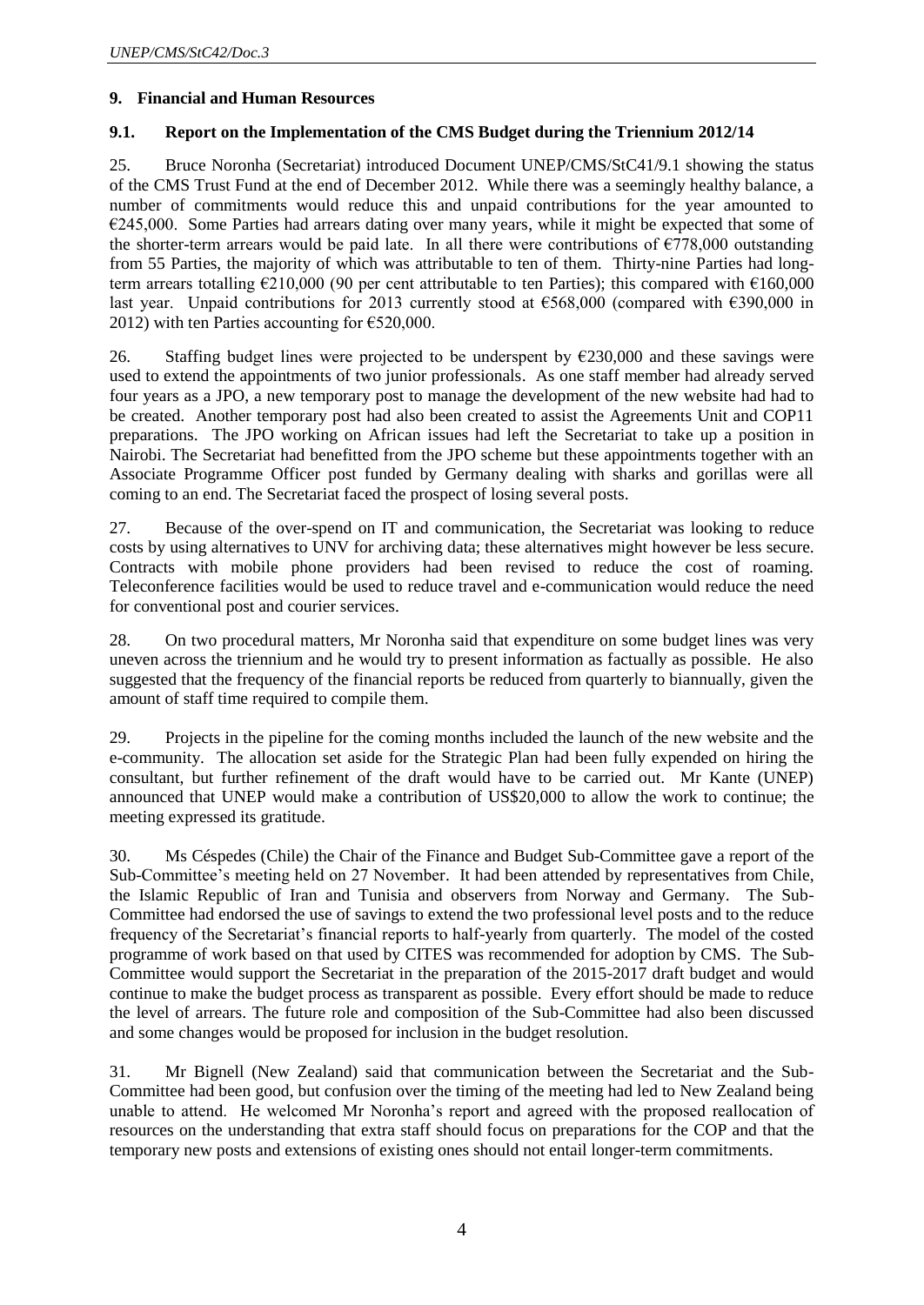32. Oliver Biber (Switzerland) asked what action was being taken to collect the arrears. He said that it was the policy of the Swiss Government to favour countries that paid their contributions to MEAs in the allocation of financial support.

33. Malta Qwathekana (South Africa) said that ministers were often unaware that their countries were behind with payments and suggested that they be directly contacted through diplomatic channels. As a National Focal Point, she felt personally responsible for ensuring that her country's contributions were paid. Countries could also pay for several years making payments worthwhile, and withdrawing the right of having travel and accommodation provided should act as an incentive to clear arrears.

34. Mr Chambers (Executive Secretary) welcomed the suggestions on how to deal with Parties in arrears. He stressed that the original invoices were sent to Ministries of Foreign Affairs by UNEP through diplomatic channels and that reminders were sent if necessary. The Secretariat also sent copies to Focal Points. It was suggested that members of the Standing Committee approach the Parties in their regions with arrears.

#### **Action Points**

It was agreed that the Secretariat's report to the Finance and Budget Sub-Committee could be sent to the Standing Committee and the frequency be reduced from four times to twice a year.

The proposed extensions of contracts and temporary posts were agreed on the understanding that there was no longer-term commitment and that the main focus of the officers' work should be preparing for the COP.

### **9.2. Costed Programme of Work 2013-14**

35. Mr Lenten (Deputy Executive Secretary) said that document UNEP/CMS/StC41/9.2 had been produced in response to a request made at COP10. The format was an adaptation of the model used by CITES and a draft had been presented to and approved by the  $40<sup>th</sup>$  meeting of the Standing Committee.

36. The Programme of Work was based on the old Secretariat structure and covered all the former Units with the exception of the Administration and Fund Management Unit, which was entirely financed by UNEP. The Agreements Unit had been responsible for the Central Asian Flyway, the Argali Sheep initiative and the Snow Leopard, for which there was no core funding but costs were almost entirely covered by voluntary contributions. Activities were grouped by category with their estimated cost together with core budget allocations and required additional funding from voluntary contributions. The Inter-Agency Liaison Unit's budget was largely allocated to staff costs.

37. In the table, activities that were not being carried out through lack of resources were annotated accordingly, facilitating the process of identifying priorities and reallocating resources. The draft format for the Costed Programme of Work was approved.

### **9.3. 2013 Report on CMS activities in North America**

38. Monika Thiele (Secretariat) attending the Standing Committee for the first time explained her role in Washington D.C. where she divided her time between CMS and the UNEP Regional Office for North America (RONA). Her principal duties for CMS were to raise the profile of CMS, in North America, build political support for Convention activities, and to foster contacts with key organizations and partners based in Washington. These include government agencies (e.g. U.S. State Department, U.S. Fish and Wildlife Service and the National Oceanic and Atmospheric Administration), international organizations (e.g. World Bank, IUCN, GEF) and NGOs (e.g. Pew Environment Fund, WWF, AWF, Audubon, etc.). She also tried to mobilize resources to support CMS activities globally and is well placed engage representatives of the private sector, government and various multinational institutions. By maintaining regular contact with these organizations, CMS presence increased and more opportunities for engaging with policy shaping activities emerged; for example, identifying opportunities such as inputs to the Global Ocean Commission's strategic plan for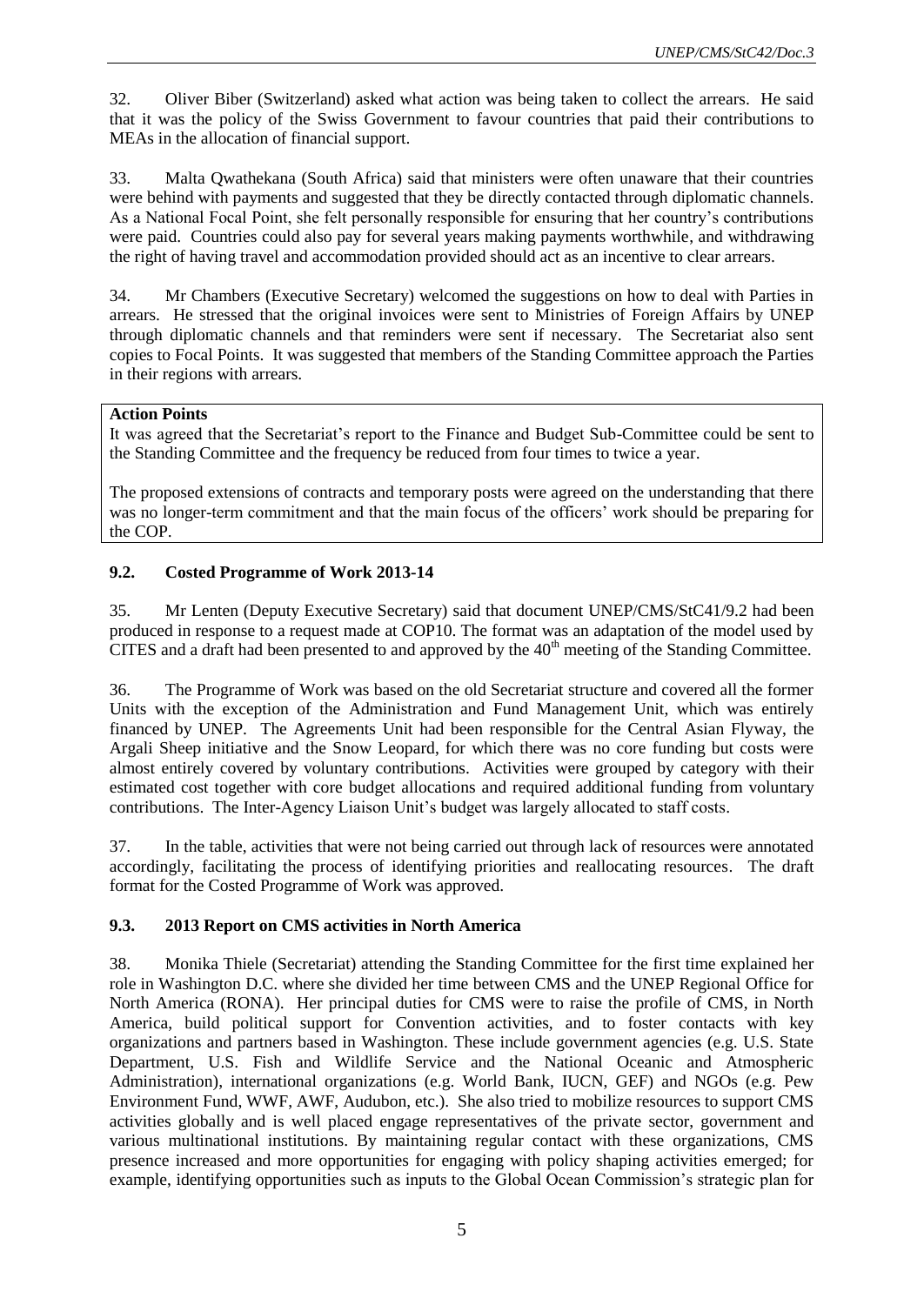activities in the High Seas. As Ms. Thiele's presence in Washington became better known, CMS would receive more opportunities to attend key policy setting meetings, roundtables and seminars on topics related to biodiversity or wildlife conservation generally. At these meetings she would be able to network with key stakeholders from the US Government and NGO community which would help to raise the awareness of CMS, thanks to useful factsheets and information products.

39. Working for both CMS and UNEP had the added benefit of facilitating natural synergies between CMS and UNEP's Programme of Work. Often this enabled cost-sharing benefits when travel costs were split between the two organizations for the same meeting (e.g. Nairobi Mission, or IWC Technical Meeting on Marine Debris and Entanglement, or CBD/SBSTTA 16). Ms. Thiele also provided significant programmatic support to the CMS marine-related activities, including topics such as marine debris, marine mammals, sharks, ocean noise and topics related to wildlife crime, ecological networks and climate change.

40. Although accession to the Convention was not imminent, the USA had demonstrated its support for migratory species conservation through continued voluntary support to the IOSEA Marine Turtle MOU (US\$130,500) and the Shark MOU (US\$75,000). The USA also had signed the Pacific Islands Cetacean MOU recently (November 2012). There were even signs that the U.S. might join ACAP Treaty, an effort which Ms Thiele had been helping to champion in the last two years. She worked closely with the Executive Secretary of ACAP, Mr. Warren Papworth, who was preparing for a mission to Washington at end of February 2014. Another initiative with which CMS was engaged was WHMSI — the Western Hemisphere Migratory Species Initiative. In January 2013, CMS helped to facilitate the determinations of grant awards by WHMSI. US\$75,000 out of the total available funds (US\$100,000) had been allocated to projects supporting CMS-listed species. Last, news had just arrived that the International Crane Foundation had received a grant of US\$24,000 from the USFWS Critically Endangered Animal Fund.

41. The Committee welcomed the opportunity to meet Ms Thiele in person and to find out at firsthand what she was doing on behalf of CMS. Asked whether the USA was likely to engage in the West African Marine Turtle MOU to the same extent that it had for IOSEA, Ms Thiele said that there was interest from the USA but she doubted that there would be any resources allocated until one of the Range State signatories signalled its commitment to take the lead. Abdul Munaf Qaimkhani (Pakistan) said that his country had received grants from the USFWS "Wildlife without Borders" programme for marine turtles. He asked whether contacts had also been developed with Canada. Ms Thiele confirmed that she could engage more with Canada but that her assignment for the first two years had been to focus on the USA. However, through UNEP RONA and through her work on WHMSI and flyways, Ms. Thiele had engaged with some key members from the Canadian government as well.

42. Mr Bignell (New Zealand) said that recruiting the USA to CMS might prove difficult and noted that there were other regions (Africa for example) where CMS needed to increase its profile. Marianne Courouble (France) reiterated the point that despite original requests, a report had not been submitted in 2012 to Standing Committee covering the Washington Officer's accomplishments; it had only been issued later. Then she asked whether the staff member in Washington would be able to raise the funds necessary to support the cost of the post. She asked what the cost-benefit of the post was for CMS and requested that an analysis be made to ascertain what the resources raised were against the cost of the post. Ms. Thiele referred to the slides in her presentation regarding resources from the USA for Sharks, Sea Turtles, and Cranes, and reiterated that funds raised were a result of a collective effort (including Laura Cerasi) and that she alone could not take credit for the funds. Further, she noted that some support was also in-kind and not easily quantifiable. The support given to IOSEA, for example, was due to long standing relationship between IOSEA Secretariat and the USA. Wendy Jackson (New Zealand) commented that CMS should be careful about putting resources into a region that was not Party to CMS. Ms. Thiele clarified that CMS was rather leveraging resources from the region, to support CMS portfolio globally. Ms Qwathekana (South Africa) responded positively noting a desire to similarly access benefits from the Washington Officer to assist with finding more support from the US Government for implementation of West Africa agreements.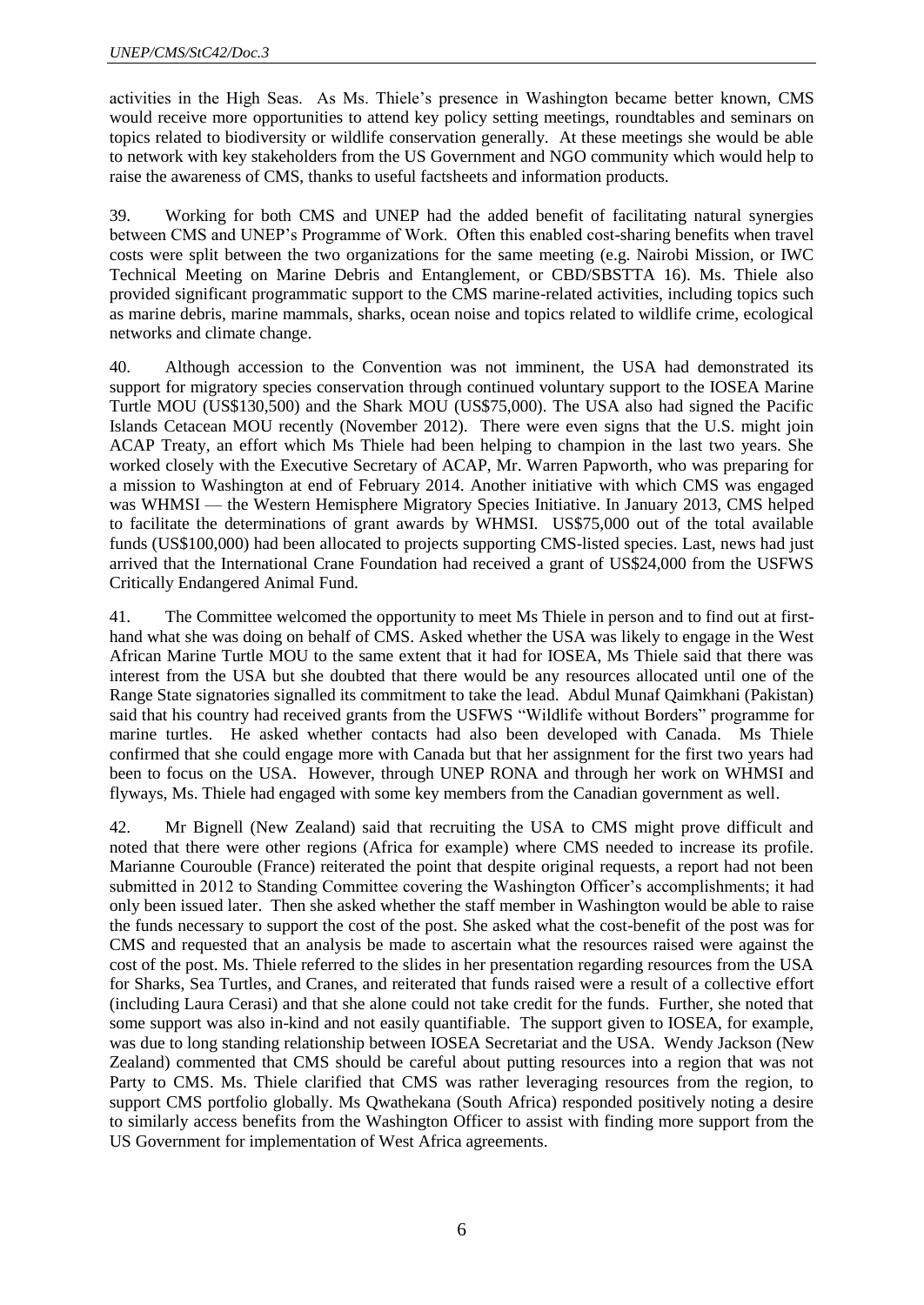43. Mr Chambers apologized for the fact that the report requested at COP10 had not been presented to the Standing Committee in 2012. He hoped that now that Parties had received the 2013 reports and heard in person from the Officer, that they could now see the direct benefits of the post for themselves. Mr. Chambers also noted that the UNEP Executive Director recognized the investment value of this post for UNEP, and noted that there was consideration of converting this post into an MEA Focal Point Post, to join the rest of the network of UNEP/MEA Focal points.

#### **Action Points**

The Secretariat to provide a cost-benefit analysis of the Washington D.C. post for COP11.

#### **10. Resource Mobilization**

44. Laura Cerasi (Secretariat) introduced Document UNEP/CMS/StC41.10 which described the Secretariat's past and present activities and future plans to mobilize resources. The aim was to increase the amount raised in contributions not earmarked for specific ends and to encourage longerterm funding. Grants would be sought from more sources and the base of donors would be broadened.

45. The Secretariat had prioritized its fund-raising effort and Parties had received the list of key activities. Donors had been approached through general appeals and tailored contacts. The Secretariat had been successful in its application for funds from the European Commission and continued to work closely with numerous partners, supporting their applications for grants whenever possible. CMS would receive a new contribution from the Commission (Africa–Caribbean-Pacific capacity building phase II project). Funding for conservation actions was being facilitated through notifications of grant opportunities e.g. with foundations and letters of support by the Secretariat; Ms Thiele in Washington was actively supporting that effort.

46. The Secretariat had promoted resource mobilization through events and outreach activities. Breaking new ground, CMS had for the first time in 2013 organized a benefit concert to mark World Migratory Bird Day and the bicentenary of Verdi. (See agenda item 7 above)

47. There were a few activities with budget lines and allocations in the core budget for which additional resources would be required. These included the implementation of MOUs, the organization of the COP, the project on renewable energy and work related to the Scientific Council and its forthcoming meeting.

48. Finally, the Secretariat wanted to launch the "Migratory Species Champion Programme" for the CMS Family. The Programme had already been approved by the AEWA Standing Committee and ASCOBANS Advisory Committee. The concept note for the scheme had been circulated some months before and its main aim was to address the lack of a solid funding stream by broadening the base of donors and to provide greater visibility for CMS and its activities. Potential "Champions" would be asked to make a three-year commitment of an amount above a predetermined minimum and rather than sponsoring a specific activity they would be agreeing to support a wider portfolio. In return for their support, Champions would be officially recognized by CMS. Side events would be organized at the COP and similar events to promote the scheme and Ambassadors asked to help recruit "Champions". CMS was liaising closely with BirdLife International which operated a similar scheme; this would mean CMS could learn lessons from BLI's experience and the two organizations could work together rather than compete. The Committee endorsed the "Migratory Species Champion Programme".

49. Lyle Glowka (CMS Abu Dhabi) gave an update on the dugong and sea grass project that was being prepared for GEF. The draft project had cleared the UNEP review and could now be submitted to GEF. It had received a project preparation grant of US\$170,000 and approximately US\$6 million in pledges from the GEF-5 STAR allocations of the partner countries and pledges of support and in-kind contributions now amounted to US\$99 million. If approved, the project would start in 2014 and would be the third CMS project to benefit from GEF funding (the other two being the Central Asian Siberian Crane Wetlands project and "Wings over Wetlands").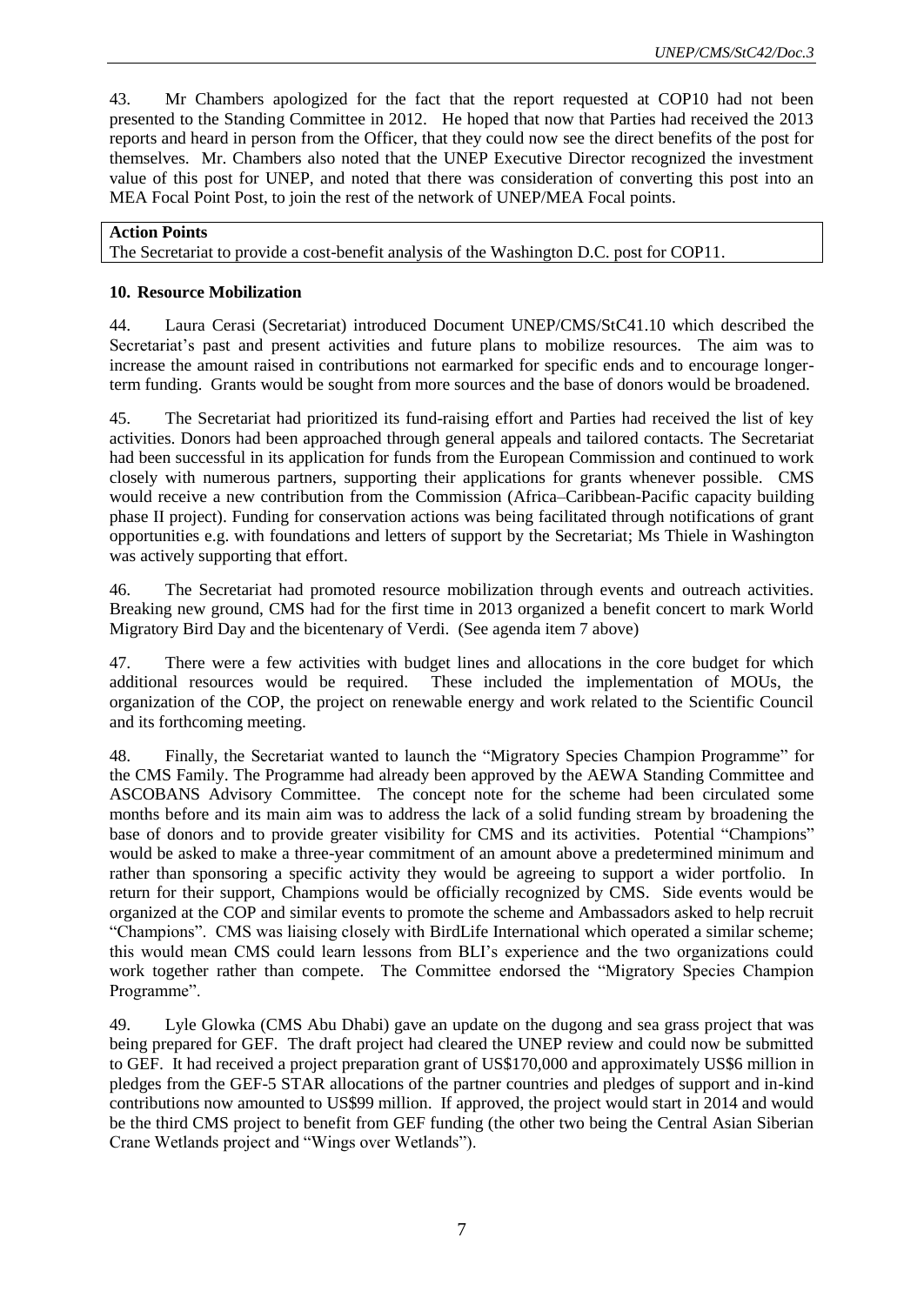#### **11. Working Group on Rules of Procedure of the Conference of the Parties and Standing Committee and Retirement of Resolutions and Recommendations**

50. Mr Bignell (New Zealand), the Chair of the Working Group explained that it had been set up at the previous meeting of the Standing Committee to deal with four issues: organization of the COP; the rules of procedure of the COP; the rules of procedure of the Standing Committee; and the retirement of resolutions and recommendations. The four issues were dealt with separately in the four annexes to the main Document. Mr Bignell expressed his thanks to the other members of the Working Group and to the Secretariat for their assistance.

51. One additional change that the Working Group wished to propose was for the membership of the Finance and Budget Sub-Committee to be rationalized in future so as to be a subset of the Standing Committee. Currently, the representative of Oceania on the Sub-Committee was the Philippines, which was not a member of the Standing Committee, and was unlikely to send a representative to Bonn for a half-day meeting.

### COP Organization

52. There were concerns that the proposals to extend the Bureau to include the members of the Standing Committee would be a burden for some delegations, especially those attending regional coordination and Parties with only one COP representative. It was pointed out that attendance at the Bureau would not be compulsory and that apologies would be accepted, but such a system operated successfully at other forums.

53. The proposal to curtail the opening ceremonies was accepted after clarification of the definition of "main authorities", which was intended to mean the Chair of the Standing Committee, a senior representative of the Host Government, the local mayor and some other strategic contributors. The intention was to restrict the opening ceremony to a maximum of two hours, to allow more time for the substantive agenda.

54. Clarification of the requirements relating to Credentials was necessary following the experience of COP10, when sponsored delegates had come without proper documentation. It was pointed out that any voting of consequence took place at the end of the COP, allowing delegates time to ensure that original Credentials could be sent from capitals during the meeting if necessary. Delegates seeking sponsorship should provide a copy of their Credentials, before the Secretariat issued tickets.

55. The proposals regarding COP organization were accepted.

### COP Rules of Procedure

56. Oliver Schall (Germany) again raised the issue of overburdening Standing Committee members with participation in the Bureau and stressed that attendance should not be obligatory. This caveat was accepted.

57. Akankwasah Barirega (Uganda) proposed that Rule 14 (2) be amended so that in the event of a tie, any decision should be considered rejected. This was agreed.

58. The draft of the COP Rules of Procedure as amended was accepted.

### Standing Committee Rules of Procedure

59. The proposals contained in document 11 Annex III regarding the Rules of Procedure of the Standing Committee were accepted subject to minor amendments to the wording concerning consultation in Rule 3 (3), the size limit to documents in Rule 3 (6) and procedures in the event of a tied vote Rule 3 (16).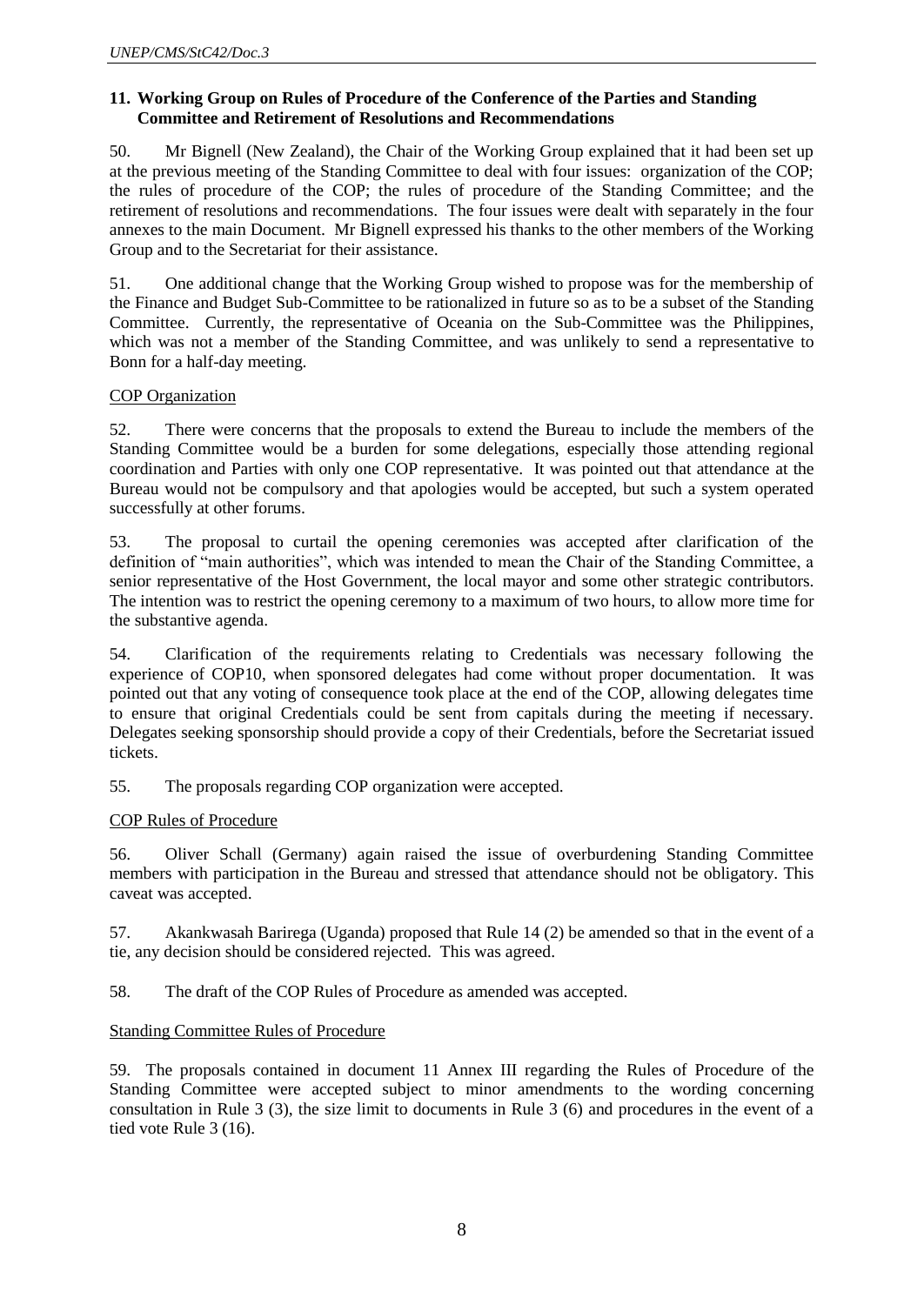#### Retirement of Resolutions

60. The proposals contained in document 11 Annex IV regarding the Retirement of Resolutions and Recommendations were accepted.

#### **Action Points**

The Secretariat to redraft the terms of reference to be adopted at COP11 for the Finance and Budget Sub-Committee to ensure that its membership is a sub-set of the membership of the Standing Committee.

### **12. Organization of COP11**

61. The Chair invited first His Excellency Jorge Enrique Jurado Mosquera, the Ambassador of Ecuador to Germany and then Carolina Constantino, Political Attaché at the Embassy in Berlin to make their presentations on hosting the COP.

62. Before describing the biodiversity and geography of Ecuador, the importance the country attached to the Convention and the facilities and resources that would be made available in Guayaquil, Mr Jurado expressed his sympathies to the people of the Philippines following the typhoon.

63. Ms Constantino explained that she was deputizing for the National Focal Point who was unable to travel as a result of the aftermath of the typhoon and acknowledged the solidarity shown by the world community to her country. She emphasized that the Philippines was one of the most biologically diverse countries, particularly with regard to marine species, and was part of the Coral Triangle.

64. Mr Bignell (New Zealand) sought assurances from both prospective host countries that the issuance of visas would not be a problem given the global nature of the Convention. Neither country required visas for short-term visitors. Both countries' presentations emphasized their experience in hosting international meetings and as CMS had never held a COP in Asia or Latin America, whichever venue was chosen would present opportunities for the Convention to reach out to non-Parties in regions where recruiting new members was a priority.

65. After the Committee met *in camera* to discuss the bids and make its choice, the Chair announced the outcome of the deliberations. The decision of the Standing Committee was to accept the offers of both Ecuador and the Philippines to host sessions of the Conference of the Parties to the Convention. Ecuador would host COP11 in November 2014 and the Philippines would host COP12 in 2017.

### **13. CMS Strategic Plan Working Group**

66. Ms Jackson (New Zealand), Vice-Chair of the Working Group presented Document UNEP/CMS/StC41/13 explaining the activities undertaken by the Working Group over the past year and adding a summary of the main outcomes its meeting of 25-26 November. A draft Strategic Plan had been elaborated and circulated, and comments taken on board, resulting in a robust document. The Working Group had gone through the latest draft, and the chapters and outline chapters had been further refined. It was still possible to make comments until 15 December 2013 and work on crystallizing the next draft would start in the New Year. Input from the Standing Committee and Scientific Council and the other agreements within the CMS Family would be particularly welcome. The allocation in the core budget and the voluntary contributions from Germany and South Africa had been almost fully expended and further funds were needed.

67. A new draft Plan would be sent in mid-January to the Working Group for wider consultation in February. The greater the number of inputs and the broader the "buy-in", the better the Plan would be. The daughter agreements had also been fully involved in the process, reinforcing the intention that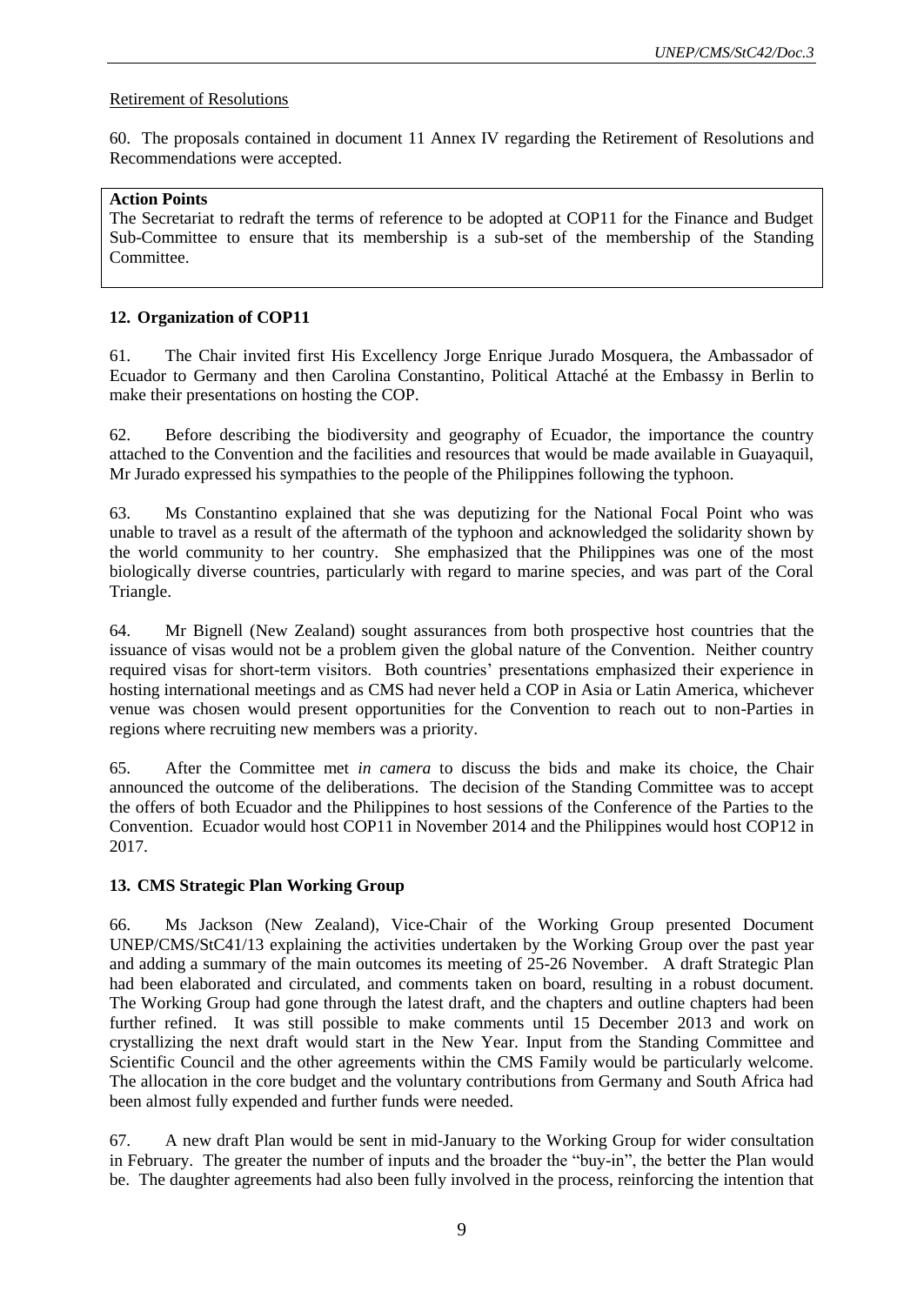the Plan should be a Strategic Plan for migratory species rather than just for CMS as an institution. It was intended that the Strategic Plan be a concise document targeted at high-level decision makers and that it would be complemented by a "companion volume" setting out the detail.

68. Ms Céspedes (Chile) expressed her thanks to the Working Group's Chair, Ines Verleye and the rest of the team for their efforts, especially for communicating with other Parties regarding the progress being made. Ms Qwathekana (South Africa) was concerned that so central an activity as the strategic plan might not be able to progress for want of sufficient funding. Mr Biber (Switzerland) asked what would happen if the funds were not found before the COP. Monika Lesz (Poland) felt that the targets were ambitious and wanted to see more concrete proposals for achieving them in the companion volume.

69. Ms Jackson said that she and the Working Group Chair could continue refining the Strategic Plan itself. Where she foresaw difficulties was in the drafting of the companion volume and devising the indicators, although much of the preparatory work had been done by the consultant, Dave Pritchard. Mr Pritchard had been asked to give an estimate of how much more time would be required to complete the drafts.

70. Mr Kante (UNEP) undertook to provide a further US\$20,000 to enable the Working Group to continue the elaboration of the Plan (see Agenda Item 9 above). Members of the Committee were invited to consider making voluntary contributions.

### **14. Future Structure and Strategies of CMS: Update on Implementation of Priority Activities**

71. Presenting Document UNEP/CMS/StC41/14, Mr Chambers (Executive Secretary) updated the Committee on progress made in implementing Resolution 10.9 on Future Structure and Strategies of the CMS and CMS Family. CMS was involved in the discussions on international environmental governance and the Rio+20 process, where high level endorsement had been given to ensuring greater synergies among MEAs.

72. UNEP Regional Offices were engaged in capacity building and increasing the involvement of NGOs. All of the regional offices had an officer in place with the exception of Latin America where an appointment would be made soon. A number of regional meetings had been organized to assist countries with the revision of their NBSAPs, presenting an opportunity to promote the CMS guidelines on the inclusion of migratory species. In addition, a global workshop on NBSAPs had taken place in Nairobi.

73. Efforts were being made to increase involvement with IPBES and data hubs. CMS was well placed to interact with IPBES as the Chair of the Standing Committee was a member of the IPBES Bureau. Four proposals had been made for the IPBES work programme with a fifth for a rapid assessment of migratory species submitted later. The second meeting of the IPBES Plenary in Antalya, Turkey would decide on priorities; of the main candidates, pollination and economic value were of greatest relevance to CMS.

74. The website was being thoroughly revised (see Agenda Item 16.1) and the expected launch would take place in the first quarter of 2014. One area where improvements would be seen would be the coverage in French and Spanish. The project had been a joint effort between CMS and various daughter agreements and support had been received through contributions from the CMS Trust Fund as well as from daughter agreements and a voluntary contribution from Finland.

75. A number of gap analyses were foreseen in the Resolution – including on the viability of MOUs and species coverage on the CMS Appendices – but no allocation had been made in the core budget. Accordingly, first drafts would be prepared by the Secretariat and circulated for comment.

76. The *modus operandi* and role of the Scientific Council were under review with the aim of increasing the support it gave the Convention and improving its efficiency. A meeting of the officers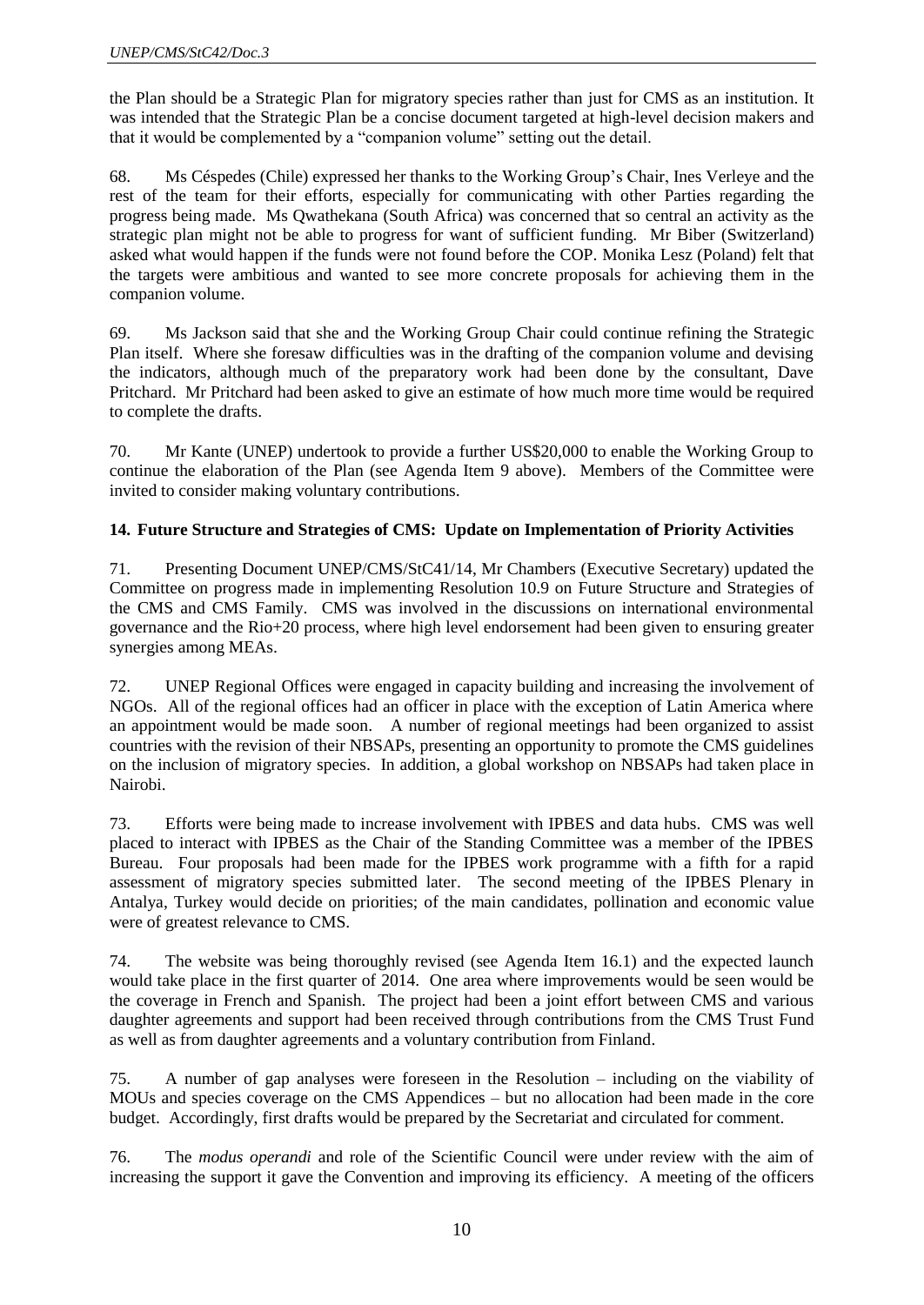of the Council, the chairs of the working groups and the COP-appointed councillors had taken place in October in Formia, Italy, which considered the results of an initial assessment which included the survey of expertise of scientific councillors and a comparison of the structure and *modus operandi* of the scientific bodies of MEAs and CMS Family instruments. The Secretariat would draft an options paper on the future structure of the Council for consultation with the Parties.

77. The Convention's presence in different regions of the world was being enhanced through partnerships, for example the German development organization GIZ in Central Asia and the International Crane Foundation across the range of the Siberian Crane.

78. Owing to the pioneering efforts of AEWA, the CMS online reporting system was not operating, representing a considerable advance in the Convention's data collection capability.

79. Additional staff members had been deployed to the MOU Coordination Unit, but complementing posts funded from the core budget with JPOs and a P2 funded by Germany. These posts were however of limited duration with no guarantee of the incumbents being replaced after 2014.

80. While some training sessions had been specifically organized, opportunities were being taken to use events run by partners and to host joint events to share costs. The meeting of the Chairs of the Scientific and Advisory Bodies had taken place in Formia immediately before the Scientific Council.

81. Cooperation between programmes on the basis of thematic, taxonomic or geographic overlaps was being explored in many instances such as the case of the Central Asian Flyway. The meeting of Range States held in Abu Dhabi in December 2012 expressed a preference for managing the Action Plan through AEWA. This had been conveyed to the AEWA Standing Committee and a decision would be taken at the next AEWA MOP. There was scope for increasing synergies through closer integration of the CMS and AEWA Secretariats with the recruitment of a new Executive Officer of AEWA, as explained in Document UNEP/CMS/StC41/14.1 (see below)

82. The project being undertaken in partnership with AEWA (on behalf of the Family), BirdLife International and IRENA on the effects of renewable energy installations on migratory species had started and results should be available at the COP.

83. Ms Courouble (France) said that France had seen the Future Shape process as a priority and had accordingly funded it and participated in the Working Group. She welcomed the Executive Secretary's report and its emphasis on increasing efficiency. She suggested that the Secretariat continue to make regular calls for financial support and report progress.

84. Ms Jackson (New Zealand) said that she too had invested considerable time in the Future Shape process and was pleased to see that it was bearing fruit. Greater efficiency could be achieved in reporting processes and she would share her ideas with other Parties in due course. She noted that all documents included reference to the relevant part of the Future Shape strategy but also felt that it was useful to have a consolidated summary of the progress being achieved.

85. Mr Qaimkhani (Pakistan) pointed out that CBD Parties were in the process of revising their NBSAPs, some with the support of GEF funding. As all CMS Parties were also party to CBD, CMS National Focal Points should liaise with their CBD counterparts to ensure migratory species concerns were addressed.

86. Ms Qwathekana (South Africa) said that Future Shape had identified the need in some regions for support from the Convention, either in the form of staff on the ground (such as the AEWA Coordinator for Africa based in Cameroon) or officers with regional responsibilities based in Bonn. With regard to the Strategic Plan, it would be important to obtain solid baselines data so that progress could be properly assessed.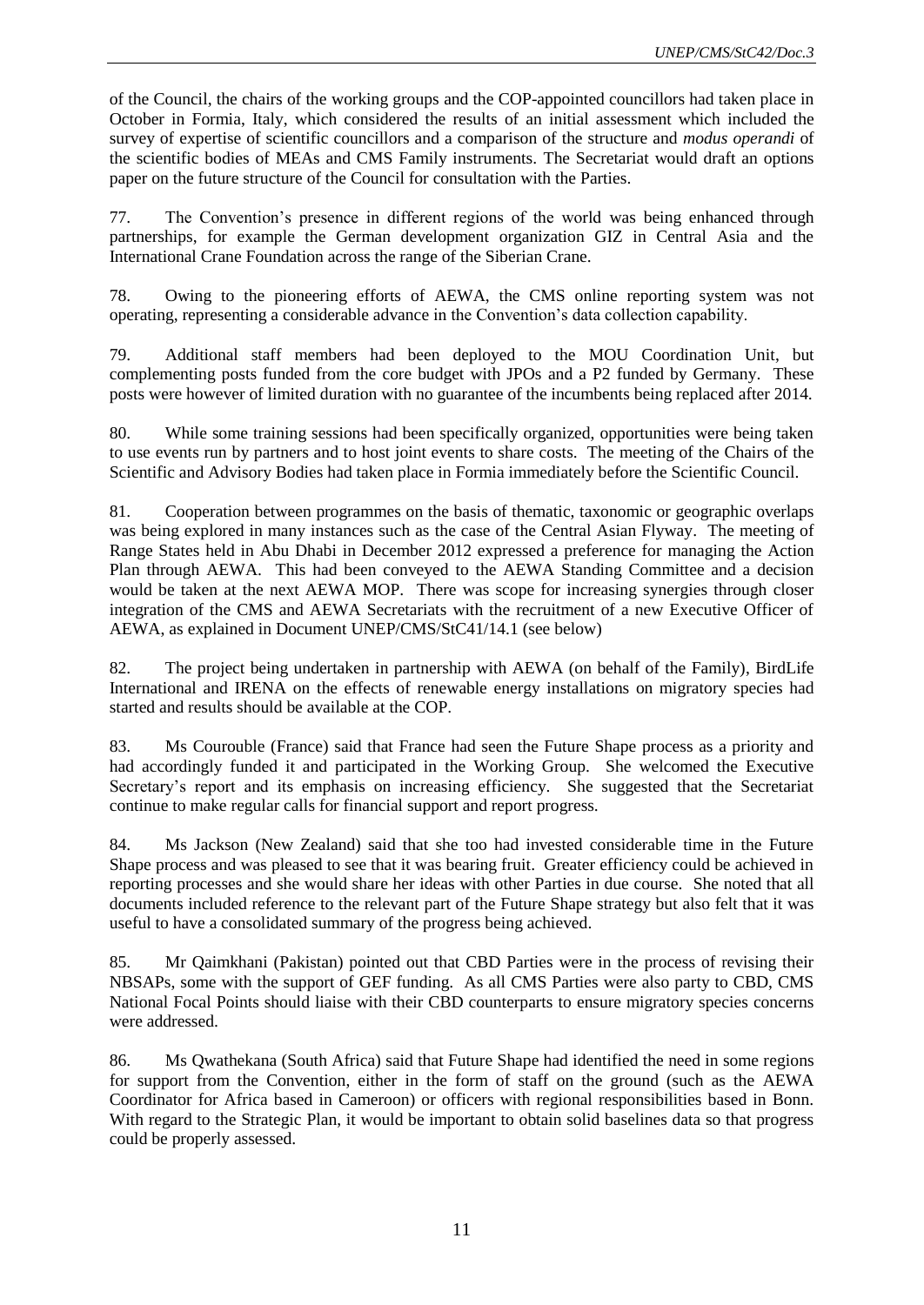87. Mr Kane (UNEP) addressed the issue of the common use of an online reporting system by biodiversity-related MEAs. In February 2013 the BLG had seen a demonstration of the online reporting system pioneered by AEWA and endorsed the system. UNEP had now found funding to progress the project and had made initial contact with UNEP-WCMC.

88. Ms Céspedes (Chile) agreed with France that implementation of Future Shape should be the main priority and therefore welcomed the prominence it was receiving. Reform of the Scientific Council was a delicate issue and the problems of communication being experience by the Chair were worrying.

89. Ms Courouble (France) recalled that the option of establishing a CMS presence in regional offices had been considered by the Future Shape Working Group. This would improve effectiveness on the ground, raise the Convention's profile and assist with local fund-raising. The CMS Project Office in Abu Dhabi dealing with the Raptors and Dugong MOUs might be a model for the CMS instruments in Africa. The proposal for CMS to merge services within the Family was consistent with the Future Shape recommendations and would lead to savings and the better use of resources.

90. Mr Adams (Germany) recognized the potential value of regional presence supported by governments or NGOs. With regard to the future relationship between CMS and AEWA and the proposal that CMS assume responsibility for strategic concerns allowing AEWA to concentrate more on implementation, he understood the reluctance of some to rush into decisions with far-reaching consequences. He felt that the time leading up to the COP should be used to examine how this could be effected practically and see what worked well. The Secretariat could come to COP with more specific proposals based on experience.

91. Ms Lesz (Poland) said that she had received a specific request from other European countries that Parties be kept informed of developments regarding the relationship between CMS and AEWA.

92. Volodymyr Domashlinets (Ukraine) welcomed the progress being made with implementing Future Shape and especially the synergies being sought to increase efficiency. He agreed with previous speakers who had expressed the need for a cautious approach to far-reaching decisions regarding the future relationship between CMS and AEWA and urged that whatever path was followed be consistent with AEWA Resolutions, pointing out that AEWA Resolution 1.1 referred to AEWA having an Executive Secretary not an Executive Officer. With regard to recruitment, Mr Domashlinets reported that the Russian Federation was expressing interest in signing some MOUs.

93. Ms Céspedes (Chile) and Ms Jackson (New Zealand) both representing countries outside the AEWA Agreement area asked what the consequences of the Convention assuming a greater representative role for AEWA would be for the wider CMS Family. Both support greater synergies in principle but wanted to see the detail of the proposal. It was not clear what the "common areas" were that were referred to in the AEWA Standing Committee decision.

94. Ms Qwathekana (South Africa) said that Activity 12 of Future Shape dealt with the viability of MOUs and gave an indication that the emphasis should be on reviewing existing instruments rather than setting up new ones. It would be advisable to know what worked well and what did not work before new instruments were negotiated. From all accounts, AEWA seemed to operate effectively, so she asked what the rationale for changing it was, what weaknesses were being addressed and what benefits the proposed changes would bring.

95. In response, Mr Chambers said that the Secretariat had tried to ensure that all documents and activities were related to the mandates from key Resolutions adopted at COP10 as a well as providing a composite summary of all progress on implementing Future Shape. The Secretariat was aware of the importance of incorporating migratory species in NBSAPs and was trying to ensure that the opportunity of doing so presented by the review process was exploited to the full; to this end, the Secretariat had been in contact with the UNEP MEA focal points in the regions, and had attended the NBSAPs Global Forum in Nairobi and side events at other forums. The Executive Secretary of CBD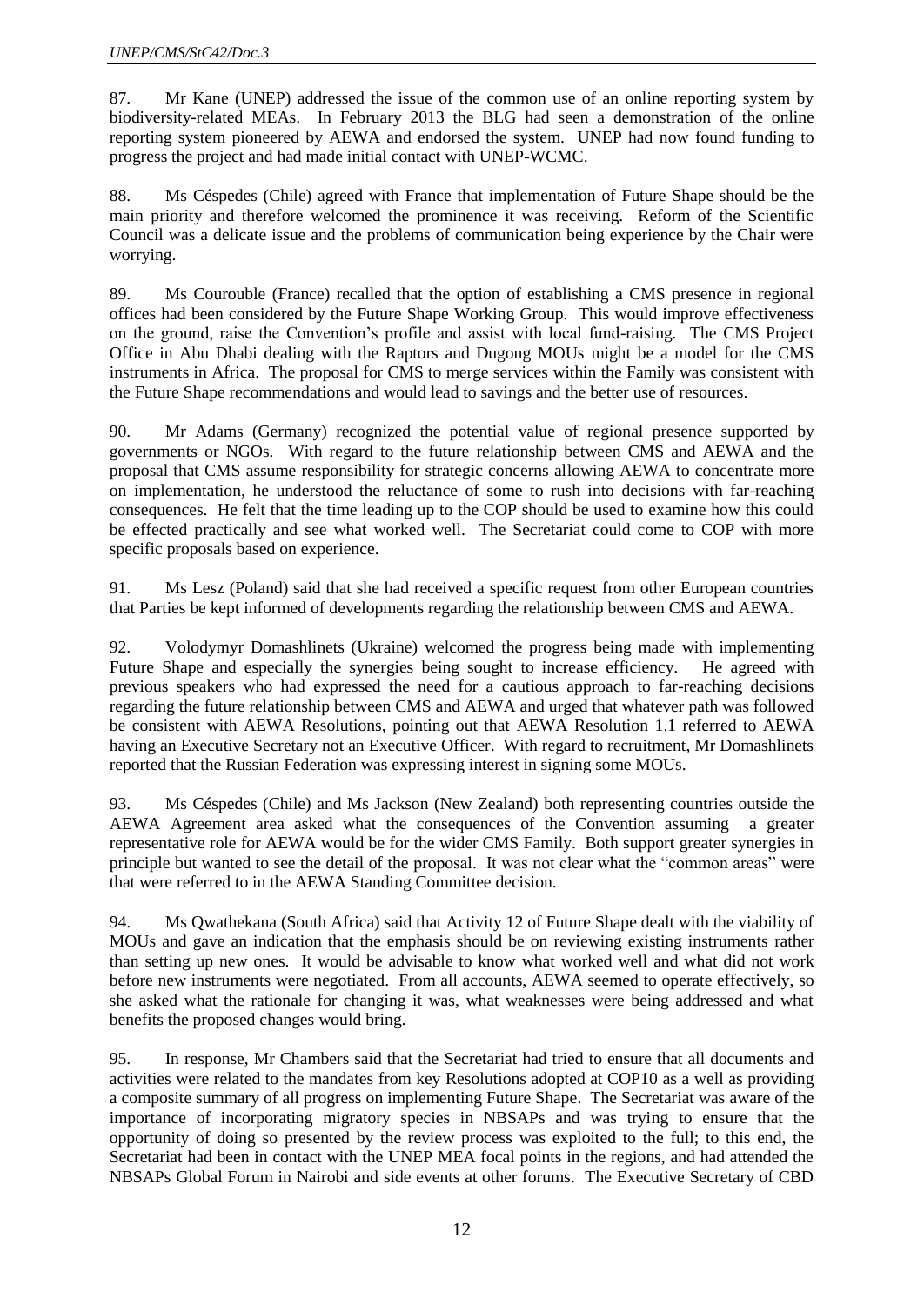had written to his national focal points stressing the importance of other MEAs in achieving the Aichi Targets. Regarding increasing the Convention's presence in the regions, the Secretariat was looking to enter partnerships with appropriate organizations and a member of staff was attending an IUCN meeting in Dakar for this very purpose. It was expected that the online reporting system would be aligned with the Strategic Plan and UNEP's support for African Caribbean and Pacific countries and their data hubs was welcome. A consultant had been engaged to analyze the implications for AEWA of subsuming the Central Asian Flyway and the results would be presented to the AEWA MOP in 2015.

#### CMS/AEWA

96. Øystein Størkersen (Vice-Chair) speaking in his capacity as Chair of AEWA Standing Committee explained that the vacancy for the post of AEWA Executive Officer had been published, interviews held and a favoured candidate identified. UNEP was expected to issue the formal offer shortly and it was expected that the new incumbent would enter on duty in the New Year. Bearing in mind the outcomes of the Future Shape process, it had been decided to use the opportunity presented by the appointment of a new head of the AEWA Secretariat to re-examine the relationship between the parent Convention and the Agreement.

97. In September 2013 the AEWA Standing Committee had discussed the issue at length and had found an acceptable compromise on the way forward to maximize collaboration. The Committee's decision was reproduced in Document UNEP/CMS/StC41/14a and it invited a response form the CMS Standing Committee. Mr Størkersen said that it was impossible to foresee all possible consequences or provide definitive answers to the many questions that were raised, so no hasty or irrevocable decisions had been or would be made. A proposal would be prepared for submission to AEWA MOP6 which might include the idea of the Executive Secretary of CMS assuming the main representative role within AEWA. The period between the appointment of the new Executive Officer and the MOP could be used as a trial period with pilot schemes testing how closer cooperation between the two Secretariats over "common services" worked.

98. Mr Chambers apologized for the late publication of Document UNEP/CM/StC41/14a; this had been unavoidable given that is was written in response to the decision of the AEWA Standing Committee that had only taken place in September. He cited AEWA Resolution 5.17 which mandated the Agreement Secretariat to participate in the Future Shape process and in the broader MEA context, the Rio + 20 summit had taken forward thinking on synergies. With regard to CMS and AEWA, there were two issues. First, at present both had an Executive Secretary exercising similar functions to a great extent. There was a case for reducing the duplication by assigning the strategic role to the Executive Secretary of CMS allowing the head of AEWA to concentrate on the implementation of conservation policies. Ideas on how best to proceed with this option would be developed in the run-up to the next AEWA MOP. Secondly, most of the species listed under AEWA were also listed under CMS and the conservation issues dealt with by AEWA were also of concern to CMS. There was therefore ample scope for close cooperation in terms of day-to-day work concerning fundraising, outreach, partnerships, info management and capacity building. The period leading to the next AEWA MOP could be used for pilot projects.

99. Mr Chambers said that the proposed closer cooperation did not amount to merger of the Secretariats and the autonomy of the Agreement as an independent international treaty would be respected. CMS and AEWA would collaborate playing to their respective strengths, and savings achieved could be redirected into providing Parties better services and implementation. The model to follow was the chemicals cluster of the Basel, Rotterdam and Stockholm Conventions. The arrangements with ASCOBANS of having the CMS Executive Secretary fulfill this function for the Agreement also worked to the satisfaction of Parties. All the Bonn-based secretariats were served by the common AFMU and acceptable cost-sharing arrangements had been devised.

100. Ms Jackson (New Zealand) welcomed the links to the Future Shape process, the attempts to increase synergy and references to the Chemicals cluster of Treaties which had just held its super-COP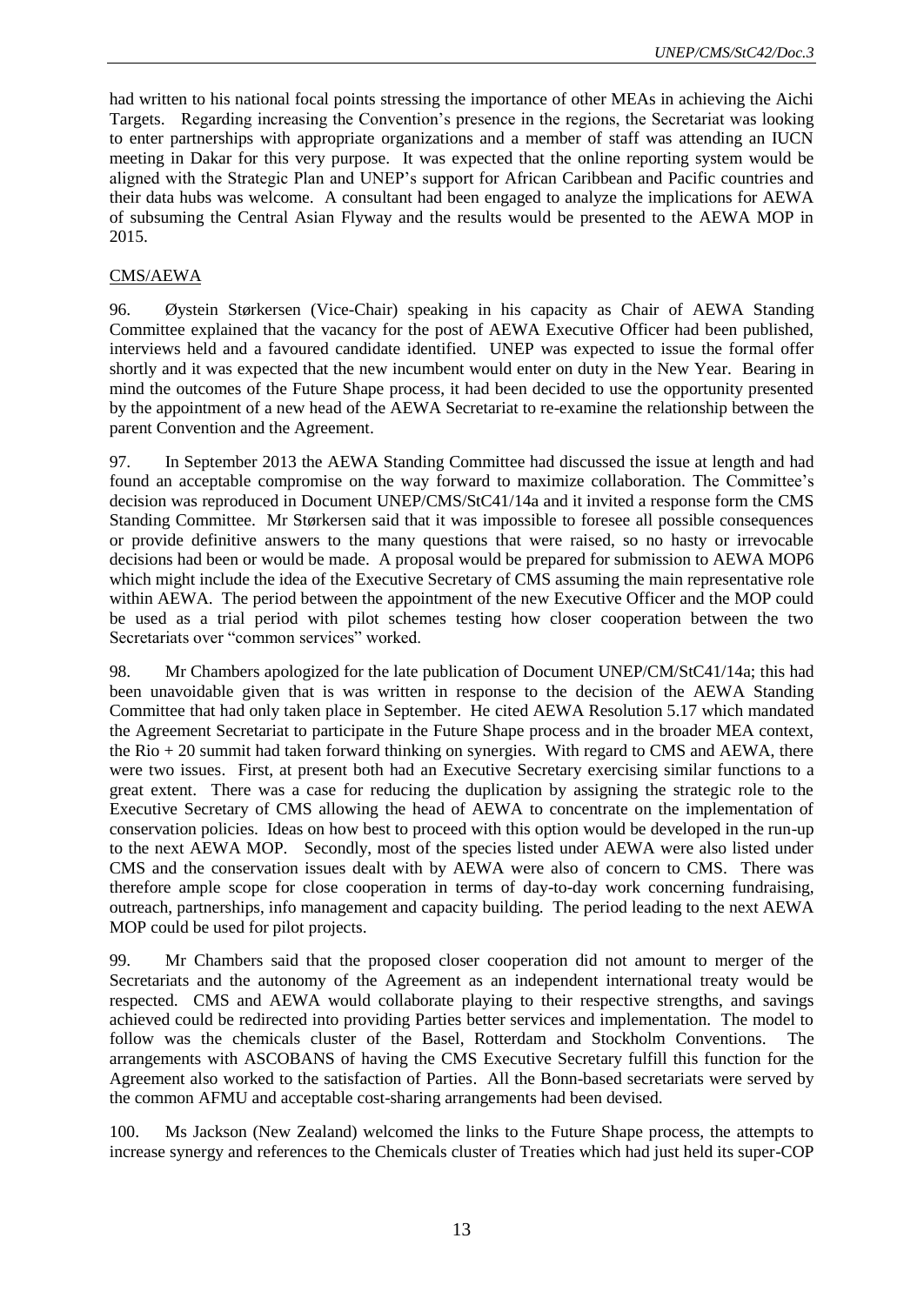and might prove to be an apt model to follow. The document had been received late and this had meant that there had been insufficient time to consult other Parties.

101. Mr Biber (Switzerland) welcomed the further explanations. He was in favour of improving efficiency and greater synergies, and saw no reason to rule out full merger, but said that Parties needed to be aware of the advantages and disadvantages, so cautioned against a rushed decision. The Future Shape process had pointed to greater cooperation between the members of the CMS Family but he had envisaged a more systematic approach based on an independent analysis of where synergies could be achieved. He had contacted the regional representative of Europe on the AEWA Standing Committee asking in vain that any decision be deferred. The decision of the AEWA Standing Committee had therefore not been reached through consensus. He also foresaw difficulties arising from the different geographical coverage of CMS, AEWA and other instruments. A step-by-step approach should be adopted, allowing Parties to assess the success of pilot schemes.

102. Mr Barirega (Uganda) shared concerns expressed by others over process but wanted the advantages of closer collaboration to be extended to other instruments such as the Gorilla Agreement. The growth of the CMS Family had been one of the main reasons for undertaking reforms under the Future Shape process.

103. Elsa Nickel (Germany) supported the idea of having a single Executive Secretary for CMS and AEWA as this would reduce duplication of effort. An AEWA Executive Officer concentrating on implementation would also mean more resources being targeted at conservation. The merged arrangements with ASCOBANS worked well and the same concerns had been voiced at the outset. Parties should aim for a win-win situation whereby CMS gained authority as it led the whole family while the instruments benefitted from being part of a greater whole. She did however suggest a cautious step-by-step approach allowing arrangements to be reversed if necessary, but felt that opportunities should be taken to increase cooperation whenever they arose rather than waiting for a grand scheme to be elaborated.

104. Ms Courouble (France) said that the number of MOUs in the CMS Family had grown without a corresponding increase in resources. Parties were facing financial constraints and NFPs had to justify the support given to MEAs. At AEWA it was noted that some parts of the programme were not being implemented, so the proposed efficiencies from having a single Executive Secretary were welcome. She suggested that a start be made on implementing some of the practical steps identified in the Future Shape process.

105. Mr Bignell (New Zealand) warned that even small-scale pilot projects might not be without difficulties and asked by what criteria the success of any experimental changes would be judged. Pilot schemes implied some form of review process, with adaptive management to alter course as required. A series of actions should be set in train leading to a discussion and decision at COP11 on how (or whether) to proceed.

106. Mr Qaimkhani (Pakistan) said that the approach being advocated seemed to strike the correct balance of seeking synergies and achieving efficiencies, while leaving options open.

107. The Chair summarized the discussion so far by saying that no Party had spoken in outright opposition. Those expressing cautious support wanted a step-by-step approach allowing results to be evaluated against predetermined criteria before any irrevocable decisions were made.

108. Nicola Crockford (BirdLife International) said that her organization took a keen interest in this issue on the grounds that both CMS and AEWA were key instruments in international efforts to conserve birds. She agreed that synergies should be sought and that pilot projects would be valuable in setting the future course. She pointed out that a consultant had been engaged to identify the correct way ahead for the Central Asian Flyway, so it would be logical and consistent to do the same for AEWA. She asked whether there were other members of the CMS Family that needed help more than AEWA; AEWA seemed to function well.

109. The Chair presented a draft Standing Committee decision and invited comments.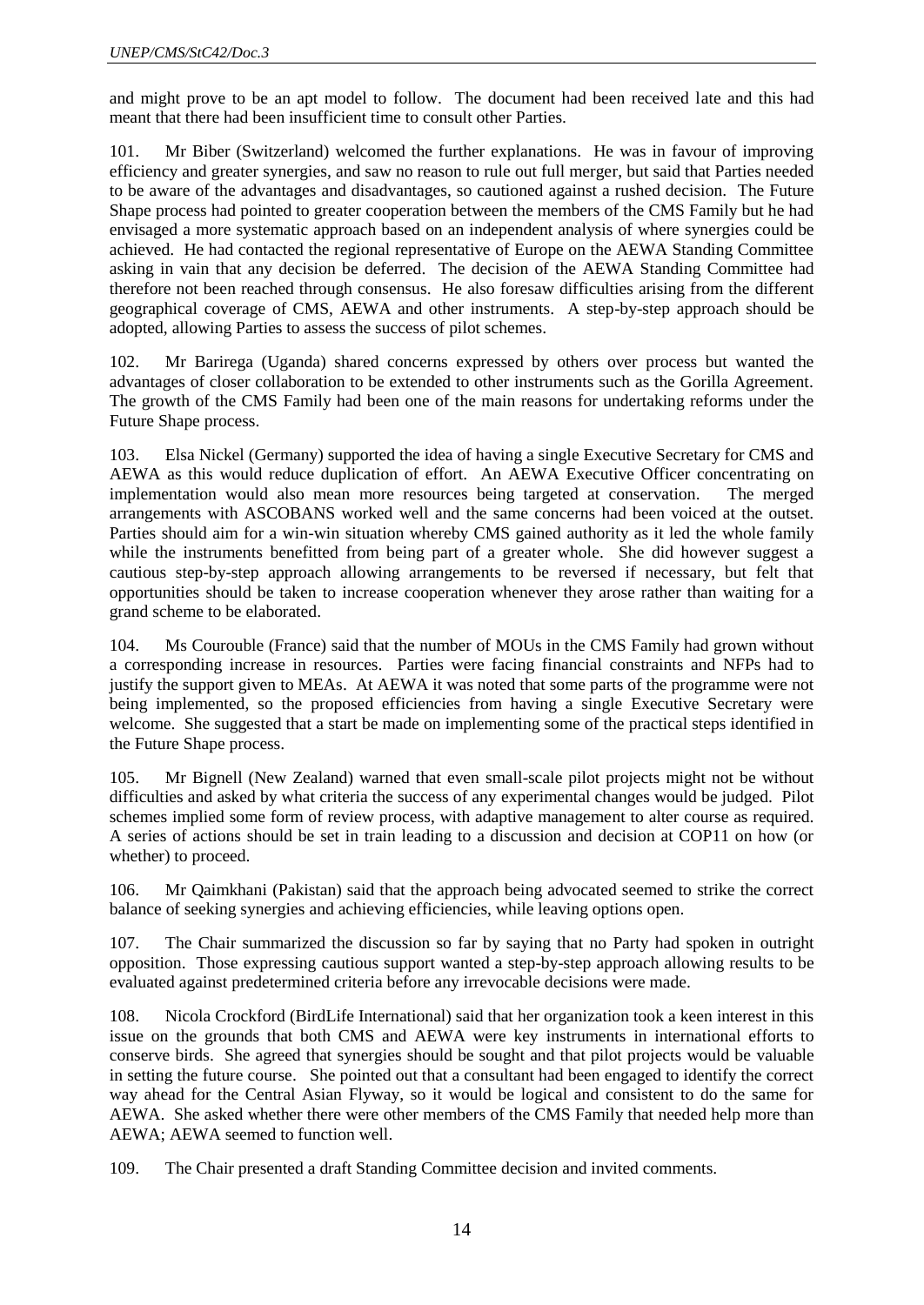110. Ms Qwathekana (South Africa) reiterated her concerns that an analysis by UNEP would be useful together with a clear "road map" and that the approach should reflect the concerns of those urging caution. While synergies were desirable there seemed a risk that the process might impede AEWA, which was already working reasonably well. Parties and staff should be fully consulted throughout.

111. Mr Biber (Switzerland) welcomed the new draft but asked that it be revised as it created the false impression that the Secretariats were not contributing anything towards implementation. In parallel to the pilot phase, an independent analysis should be undertaken to identify where synergies could be found.

112. Ms Céspedes (Chile) wanted to know what the wider benefits for the whole CMS Family would be, given that many Parties were not Range States of AEWA. Parties would require all the relevant information two months before the COP.

113. The Chair called for a drafting group to be formed to revise the draft decision. The members of this "Friends of the Chair" group were: New Zealand, South Africa, Switzerland, Chile, Ukraine and Germany with Norway as convener.

114. Mr Størkersen (Norway) reported back to the Committee highlighting the main changes made to the draft which were intended to address the concerns expressed by Parties. There was reference to the Executive Secretary seeking support from UNEP to undertake the analysis.

115. Mr Kane (UNEP) having consulted colleagues in Nairobi confirmed that UNEP was willing to fund the study into the parallels with the Chemicals Cluster and asked that the wording of the Decision make clear what action the Standing Committee was requesting. The Chair welcomed this offer.

116. Mr Barirega (Uganda) asked that it be specified who should approve the documents referred to in the third paragraph and through what procedure. The Chair said that he would give final approval after proper consultation with the Committee.

117. Mr Bignell (New Zealand) was of the opinion that the Standing Committee should in the first instance address its requests to the Executive Secretary and leave it to him to decide how to fulfill the Parties' wishes. The Executive Secretary could engage a consultant or accept assistance from UNEP as he saw fit. However, Mr Barirega said that there were precedents for the Standing Committee to make requests of UNEP and proposed appropriate revised wording. Mr Størkersen explained that the text had been drafted before the offer from UNEP had been made and without it being known whether funds would be available for the study.

118. In response to concerns raised about how impartial UNEP's assessment of the Chemicals Cluster merger would be, Mr Bignell said that some conflicts of interest were inevitable abut it could be left to the good judgment of the Parties to assess whether the UNEP report was impartial.

### **Decision of the Standing Committee on Synergies within the Wider CMS Family**

Referring to CMS Resolution 10.9 on the Future Structure and Strategies of the CMS and CMS Family (November 2011) and the decision adopted by the  $9<sup>th</sup>$  Meeting of the AEWA Standing Committee (September 2013) on future collaboration with the CMS Family;

Recognizing the legal autonomy and independence of the Convention and the Agreement, in order to promote efficiency and effectiveness of both instruments and cognizant of meaningful engagements with the Secretariat;

The Standing Committee:

1. Supports the decision of the AEWA Stranding Committee and instructs the CMS Executive Secretary to work closely with the AEWA Executive Officer to explore shared services in an effort to improve the conditions for the Secretariats toward strengthening implementation support. To this end, the Standing Committee requests the CMS Executive Secretary and the AEWA Executive Officer to identify current shared services and opportunities where services maybe further shared.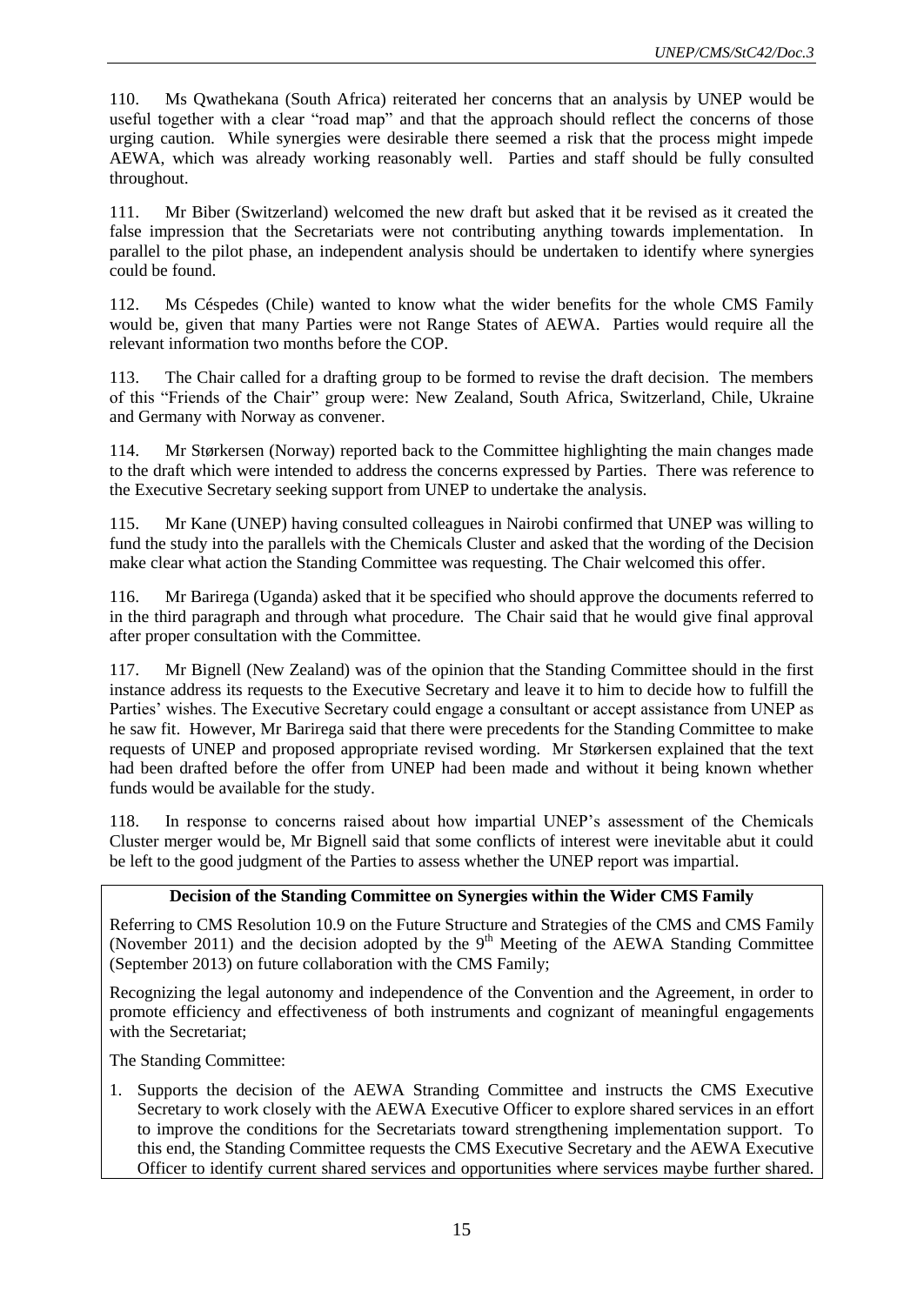The analysis could include elements such as: representation in international fora and other relevant activities and events; coordination of outreach efforts; fund raising and administration; conference services; and development of implementation tools. The analysis and draft proposal are subject to approval by the Chairs of the CMS and AEWA Standing Committees before starting the pilot phase.

- 2. Building on the work already completed through the Future Shape process, also requests the Executive Director of UNEP to support and fund the CMS Executive Secretary to undertake additional analysis and thorough assessment of all CMS instruments regarding the benefits and disadvantages of shared services, including:
	- a. Costs and savings (human and financial resourcing) under relevant Costed Programmes of Work, where available;
	- b. Impacts on Parties and Signatories; and
	- c. Impacts on implementation support
- 3. Also requests the Executive Secretary to assess the pilot phase described in paragraph 1 and together with the analysis described in paragraph 2 – submit draft documents to the Chair of the CMS Standing Committee by 1 June 2014, for circulation to the Committee. Once approved by the Committee, these documents shall be transmitted to CMS COP11 and to AEWA MOP6 for consideration.

### **15. Other International Policy Matters**

119. Johannes Stahl (Secretariat) presented Document UNEP/CMS/StC41/15.1 outlining CMS activities relating to IPBES since the last CMS COP and the first session of the IPBES Plenary in Bonn.

120. IPBES had sought themes to be included in its programme of work and CMS and its daughter Agreements had made six submissions through the Chair of the Standing Committee who also was Vice-Chair of the IPBES Bureau. The six themes proposed were: the function of migratory species in ecosystems; the economics of ecosystem services provided by migratory species; protected area systems and the needs of migratory species, in particular connectivity; marine migratory species in areas beyond national jurisdiction; migratory species and climate change; and traditional knowledge and migratory birds. These submissions and those from other MEAs, Governments and NGOs were available online on the IPBES website.

121. The Multi-disciplinary Expert Panel (MEP) had met and a draft Programme of Work had been published. Two of the six priorities action areas were particularly relevant to CMS: the methodological fast-track assessment on values of biodiversity and ecosystem services and the assessment on pollination and its impact on food security. Since publication of the Standing Committee documentation, a scoping document had been submitted to IPBES for a potential migratory species assessment and it was possible that the second plenary session of IPBES in December 2013 would accept this additional activity. Capacity building was another area to be given priority attention. The Secretariat would seek support from UNEP and the IPBES Secretariat to fund the participation of the Chair of the Scientific Council and a member of staff, as it was understood that CITES received such assistance.

122. Mr Bignell (New Zealand) said that he had been closely involved in the development of IPBES and commended it for the transparent way it was conducting its business. It would be highly desirable to have migratory species assigned higher priority within IPBES and he supported the general approach of the Convention towards engaging in the new process.

123. Ms Crockford (BirdLife International) mentioned a submission in response to the greatest threat of bird extinction after albatrosses. Waterbird numbers around the Yellow Sea were declining because of the loss of their habitats. A consortium of 20 organizations including BLI, UNEP Grid-Arendal, WWF, WCS, ICF and the IUCN was proposing an assessment of the value of the ecosystem,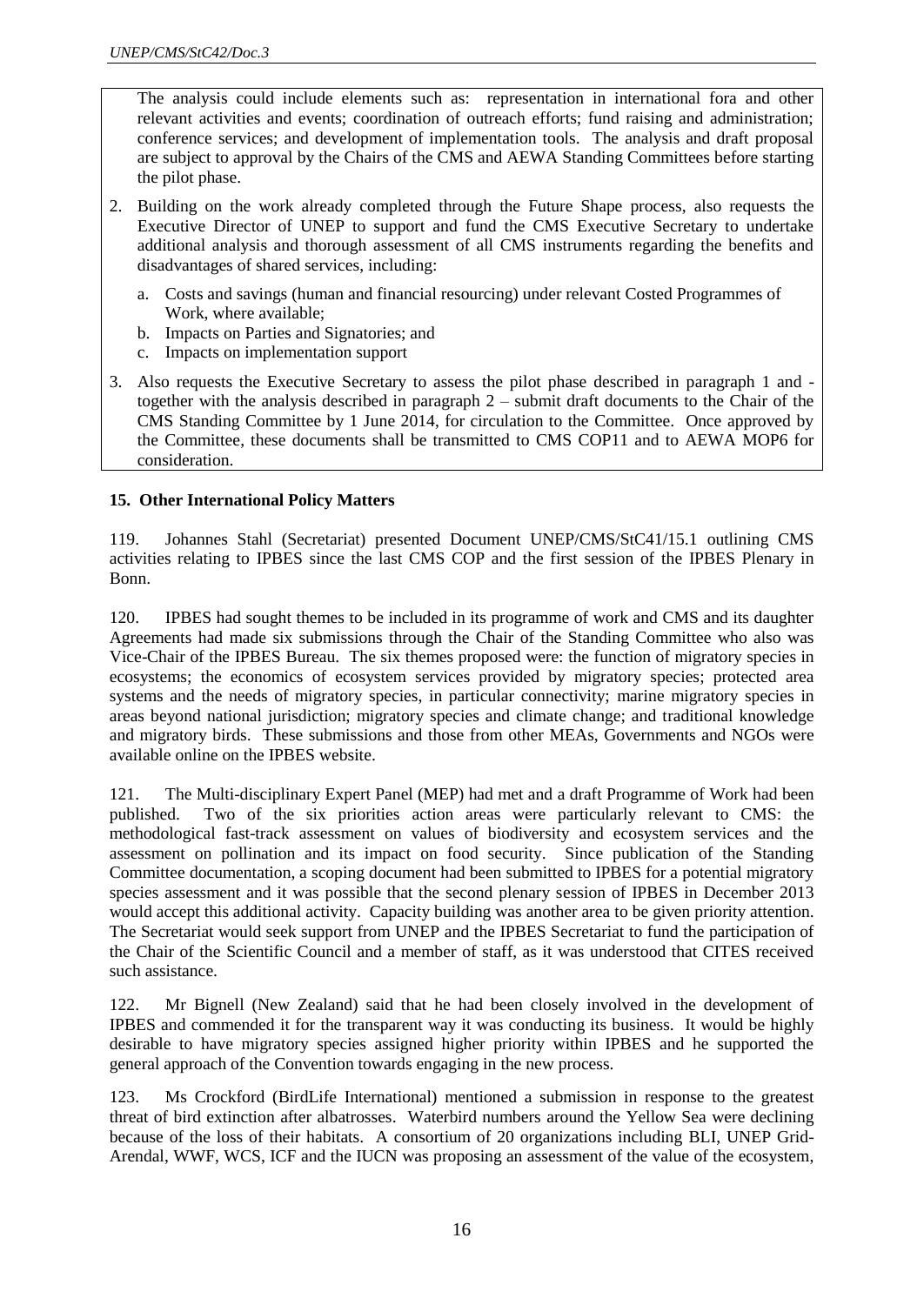which would provide a regional focus for a global issue. Ms Crockford sought advice on how this proposal should be progressed.

124. Mr Chambers said that consideration of which rapid assessments to undertake was well advanced but thought that this particular example might be a useful case study. After global assessments were made, regional ones would follow. CMS might propose the Yellow Sea as a regional example.

125. Mr Bignell (New Zealand) agreed that the Yellow Sea was an important staging post for migratory species, recognized by the IUCN and the EAAFP. Range States were being urged to improve their coastal management policies as bird populations were declining.

#### **Action Points**

The Secretariat would seek support from UNEP to fund CMS participation in future IPBES meetings

The Secretariat is to recommend capacity-building activities to IPBES

The Secretariat on behalf of the Standing Committee is to invite IPBES to report to COP 11 on its activities related to migratory species

#### **16. Information, Outreach and Capacity Building**

#### **16.1. Information Management, Communication and Outreach**

126. Veronika Lenarz (Secretariat) said that the Convention's main tools were its website, the bulletin and more recently social media (Facebook and Twitter). The "Press Room" on the website contained interviews, "Media Watch" provided links to newspaper articles of interest to CMS, and videos were available on You tube.

127. With the help of UNEP's regional networks, the Secretariat had also placed a series of "opposite the editorial" (op-ed) articles in newspapers across the world on a variety of issues and the German economics magazine "*Wirtschaftswoche Green*" had offered to publish a regular column from the Executive Secretary.

128. An electronic publication had been produced following the Year of the Bat campaign, further volumes were added to the "Technical Series" and additional information displays were being added to the Convention's portable roll-up banners.

129. The four CMS Ambassadors promoted the Convention at appropriate events and took part in the Convention's campaigns. Of the Convention's campaigns, World Migratory Bird Day was now a regular fixture in the UN calendar and in 2013 statements of support had been received from the UN Secretary-General, the UNEP Executive Director and the German Minister of the Environment. A concert organized through CMS Scientific Council Chair, Fernando Spina, was held in Bonn (see also Agenda Items 7 and 10)

130. Natalie Epler (Secretariat) described development concerning the creation of a website for the CMS Family which was being conducted in conjunction with AEWA, ASCOBANS and EUROBATS.

131. The Online Reporting System had been launched in October and log-in credentials had been sent to all National Focal Points. Ms Epler gave a short demonstration and explained that a user guide had been posted on the on the CMS web page. Secretariat staff had received training from UNEP-WCMC.

132. The CMS Family database project would result in better information management and would underpin data used on the website. Direct feeding of information from the CMS Family into InforMEA would be facilitated. Ms Epler demonstrated the system showing examples of species information (publications and listings) and countries (meetings hosted, national reports, contact details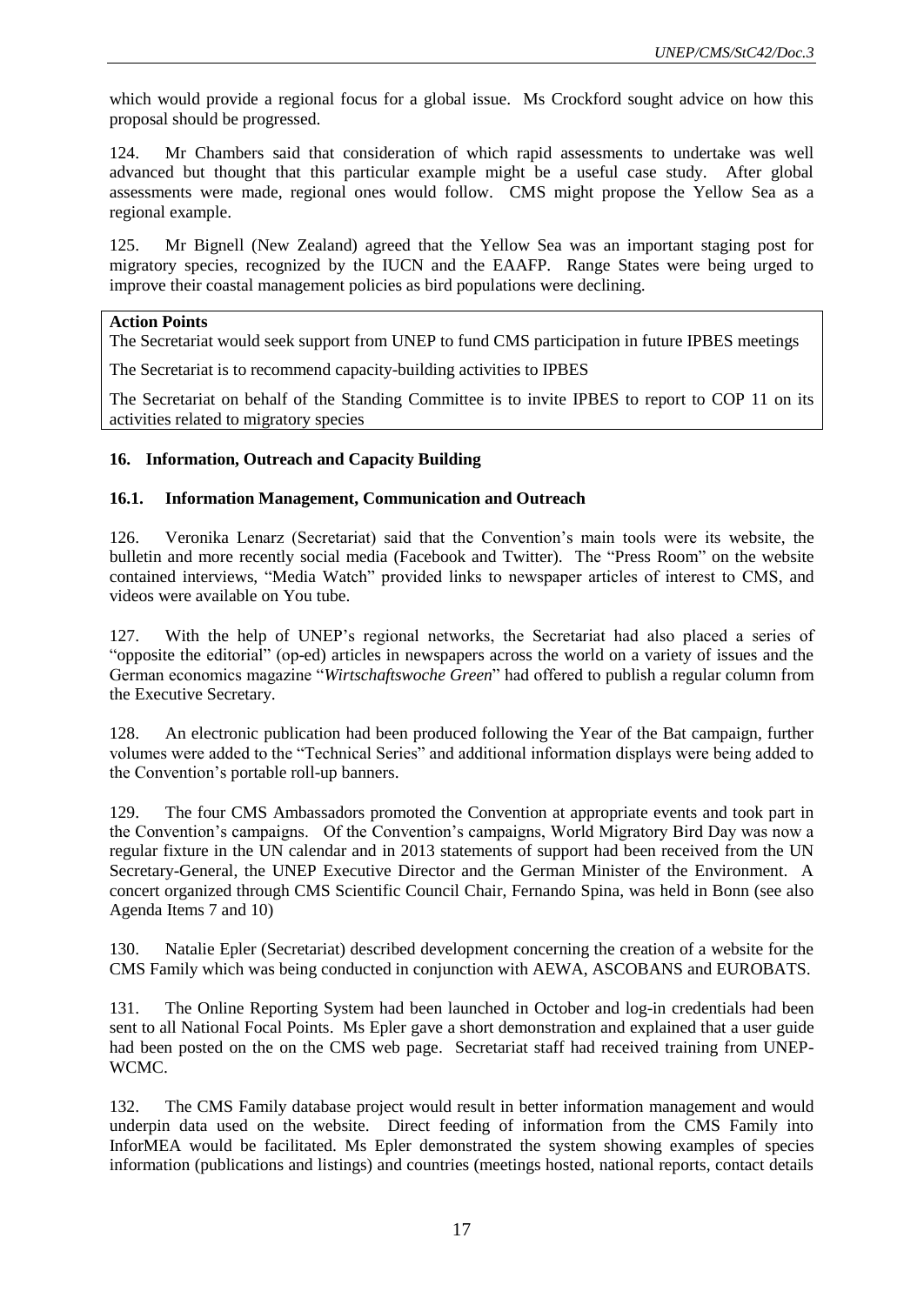and instruments signed). WCMC and CITES had launched *Species* + which had subsumed previous data systems; web feeds of CMS data would be implemented early in 2014.

133. Regarding the website, the four independent URLs would be maintained but there would be a common portal. It was expected that the new site would be launched in the first quarter of 2014. The update had been funded by the core budget of CMS, the Bonn-based Agreements and a voluntary contribution from Finland. Ms Epler gave a preview of the design of some of the pages and described the new features, which included greater use of maps and graphics, pull-down menus and easier navigation. The new site would have more material in French and Spanish.

134. Several members of the Committee expressed their approval of the new website design. With regard to Ambassadors, it was suggested that CMS seek a candidate from East Asia. Ms Lenarz said that the Secretariat was in touch with UNEP to ascertain whether CMS could use the parent organization's ambassadors, including the Chinese actor Li Bingbing. The Secretariat would have to present a draft programme. Given the difficulties of electronic communication in some places, Ms Courouble (France) asked whether an offline version of the reporting form would be available. The offline version was not yet available. Similar questions had arisen when AEWA piloted the online reporting system and would be addressed when resources were found. The European Commission and UNEP had supported the project but more funds were needed.

### **16.2. Implementation of the Capacity Building Work Plan for 2012-14**

135. Francisco Rilla (Secretariat) said that the Work Plan was based on the mandate contained in the Resolution passed at COP10 modifying the strategy adopted at COP9. One task had been to identify the principal needs of the national focal points of CMS and their equivalents under the CMS instruments.

136. Funding from the ENRTP Strategic Cooperation Agreement (SCA) between the European Commission - DG Environment and UNEP had allowed the Secretariat to develop a National Focal Point Manual for CMS and its Instruments, which was available in English, French and Spanish, and to organize a complementary training workshop in Africa in conjunction with AEWA. An interactive e-community was being established and the project was an example of how well the CMS Family collaborated. Mr Rilla gave an overview of how the Manual had come about and summarized the main features and the different chapters. A series of pre-COP workshops were foreseen for 2014.

137. Mr Rilla had participated in two workshops organized in the context of the revision of NBSAPs under CBD. These workshops had been held in Harare, Zimbabwe and Nairobi, Kenya and the importance of NBSAPs as instruments for implementing CMS and the relevance of the Aichi Targets were stressed.

### E-Community

138. Ms Epler (Secretariat) reminded the meeting that the prototype e-community which was part of the website project had been demonstrated the previous year. Considerable progress had been made and the current version was undergoing tests and minor final modifications. Ms Epler gave another demonstration showing the online version of the Manual.

139. Ms Céspedes (Chile) welcomed the good progress being made. She had participated in the initial workshop on the Manual and found the final product to be very informative and was sure that it would prove to be an invaluable training tool.

140. Florian Keil (AEWA) thanked the CMS Secretariat for having taken the lead on a number of issues of value to the wide CMS Family and for the recognition of the input from AEWA and other Agreements. There were many collaborative efforts, such as World Migratory Bird Day, in connection with which Mr Keil showed a video of the event held in Kenya.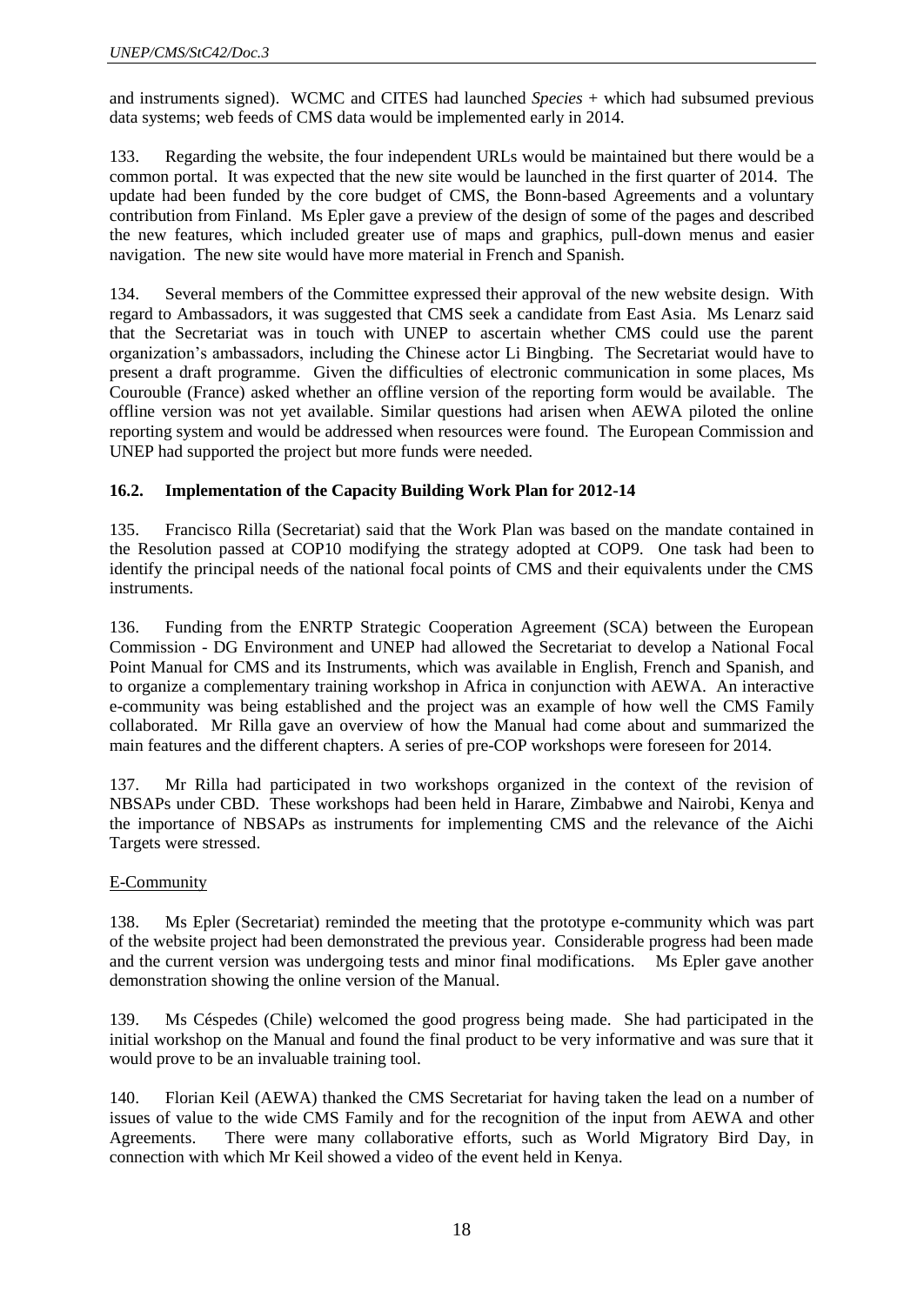### **17. Synergies and Partnerships**

141. Ms Cerasi (Secretariat) gave a brief presentation saying that many issues related to synergies and partnerships had been addressed under other agenda items. CMS continued its close cooperation with daughter agreements. CMS was part of the Biodiversity Liaison Group of MEAs, and active in the Environmental Management Group of UNEP and in IPBES. Existing agreements and arrangements with other organizations were being reviewed and updated, with more concrete areas of collaboration being identified while new strategic ones had been developed.

142. The Secretariat along with AEWA and BirdLife International was working on a project with IRENA, the international renewable energy agency, on the conflicts between the deployment of renewable energy technologies and migratory species. With AEWA, CMS was working with the Conservation of Arctic Fauna and Flora (CAFF) on an update of the Arctic Species Trend Index, with the United Nations World Tourism Organization on "Destination Flyways" project (see also Agenda Item 18).

143. The Secretariat also took part in a number of committees and initiatives initiated by other organizations such as the Collaborative Partnership on Sustainable Wildlife Management, which had been set up at CITES COP16 in March 2013.

144. Mr Adams (Germany) welcomed the report and added that Germany had a particular interest in renewable energy and the more general topic of energy and would work on a draft Resolution for COP11. Germany would also seek to secure some funding for follow-up actions; other Parties interested in contributing were welcome to do so.

### **18. CMS instruments: Progress report on activities**

145. Melanie Virtue (Secretariat) presented the document which reported on work related to CMS instruments mandated under Resolutions 10.9 and 10.16. No new MOUs had been negotiated, so there were still 19 in existence, three managed by outposted offices.

### Sharks MOU

146. The Secretariat had been occupied carrying out the tasks assigned to it by the First Meeting of the Signatories including setting up the Advisory Committee. Contact was being maintained with CITES and appropriate RFMOs and current projects included a series of capacity building workshops in the Middle East organized by IFAW; the first had been held in Yemen and two more were scheduled for Egypt and the United Arab Emirates in 2014. The latest countries to join the MOU were Vanuatu and Colombia.

### Dugong MOU

147. The team in Abu Dhabi had been joined by Jillian Grayson who was attending the Standing Committee. The  $2<sup>nd</sup>$  Meeting of Signatories had taken place in Manila in February 2013 and the main focus of work was preparing an application for a GEF project. Five new signatories had joined the MOU.

### Pacific Island Cetaceans MOU

148. Management plans were being developed for dolphin conservation in the Solomon Islands and for the whale sanctuary in Fiji. The University of Hawaii and the NOAA had facilitated training on strandings in Tonga and Vanuatu. The USA had signed the MOU and the Technical Advisory Group had been expanded with two American experts joining. The MOU had been cited as an example of an effective conservation instrument by both the IWC and CBD.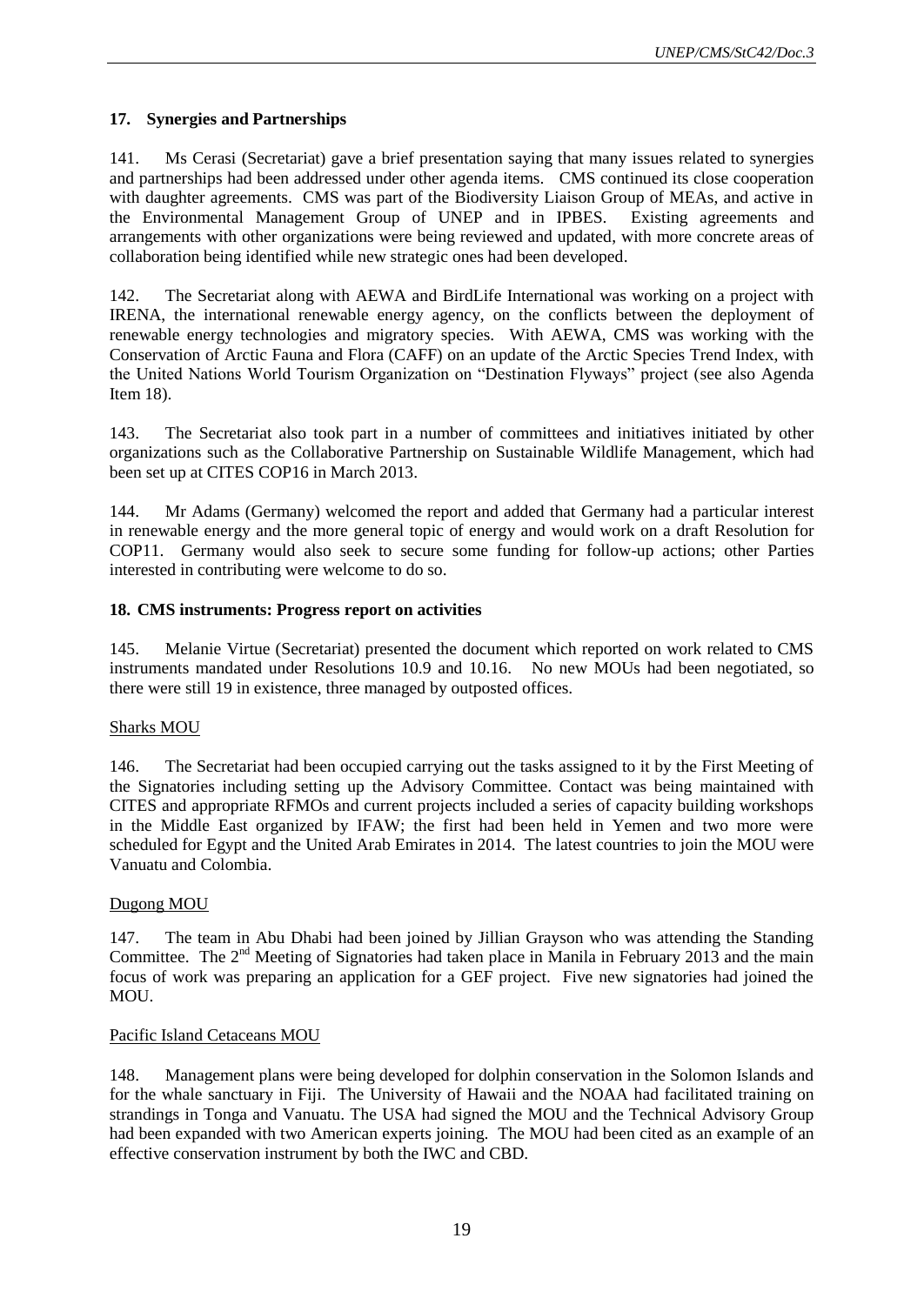#### Atlantic Turtles MOU

149. Following the conclusion of the arrangement with URTOMA new partners were being sought in the region to help administer this MOU. This MOU and the one dealing with West African Aquatic Mammals were prime candidates for finding synergies.

#### IOSEA Marine Turtles MOU

150. This MOU was being administered through the CMS Project Office in Bangkok led by Douglas Hykle. A site network was being developed and Mr Hykle was engaging the Indian Ocean Tuna Commission on the question of bycatch.

151. A number of different instruments were concerned with similar issues: bycatch, underwater noise and marine debris and accordingly they were coordinating their efforts.

#### Birds of Prey MOU

152. The first Meeting of the Signatories of this MOU had taken place in Abu Dhabi in December 2012 and the Technical Advisory Group (TAG) had been established. Five further countries had signed the MOU. The Saker Falcon Task Force had met and was cooperating closely with CITES. A new issue of concern was the extent of bird netting along the Mediterranean coast of North Africa, mainly Egypt. Although the nets targeted quails, raptors were also being caught.

153. There was good news to report on the Amur Falcon. The  $40<sup>th</sup>$  Meeting of the Standing Committee had seen evidence of the unsustainably high level of harvesting using nets in Nagaland, India. The Secretariat had written to the Indian Government which responded by seizing nets and releasing captured birds. The Nagaland Forest Department deployed two staff members assisted by NGOs and no harvesting had taken place this year. Nick Williams of the Abu Dhabi Office had been invited by the Indian Government to lead a joint technical mission accompanied by two Hungarian ornithologists, to see what was happening and to fit satellite transmitters to three Amur Falcons, with help of NGOs and to engage villagers.

#### Great Bustard MOU

154. This MOU was also managed by the Signatories, with Austria, Germany and Hungary taking the lead. The 3<sup>rd</sup> Meeting of Signatories had been held in April 2013 in Hungary where a new Action Plan had been developed alongside a new medium-term work programme. The Meeting also agreed to extend the area covered by the MOU to include Italy, Montenegro, Serbia and the European part of the Russian Federation. The Russian Federation might sign soon.

#### High Andean Flamingos MOU

155. The CMS Secretariat attended the workshop organized by the Chilean Nature Agency and Foreign Ministry had taken place in August 2013 in Antofagasta, Chile with a focus on developing an Action Plan and with representatives of Chile, Peru and Argentina.

#### Siberian Crane MOU

156. The MOU benefitted from the active participation of the International Crane Foundation. The support of hunters across the species' range was being sought and the participation of President Putin in the "Flight of Hope" where Siberian Cranes were taught migration routes by following a micro-light aircraft attracted the attention of world media.

#### Saiga Antelope MOU

157. The MOU was being coordinated through two NGOs on the ground in the Range States. A study on fence design had been presented at a workshop in Astana in mid-2013 to minimize the impact of the Kazakhstan-Uzbekistan border fence between on migration routes and a side event had been organized at the CITES COP16 with the participation of representatives from China and the Chinese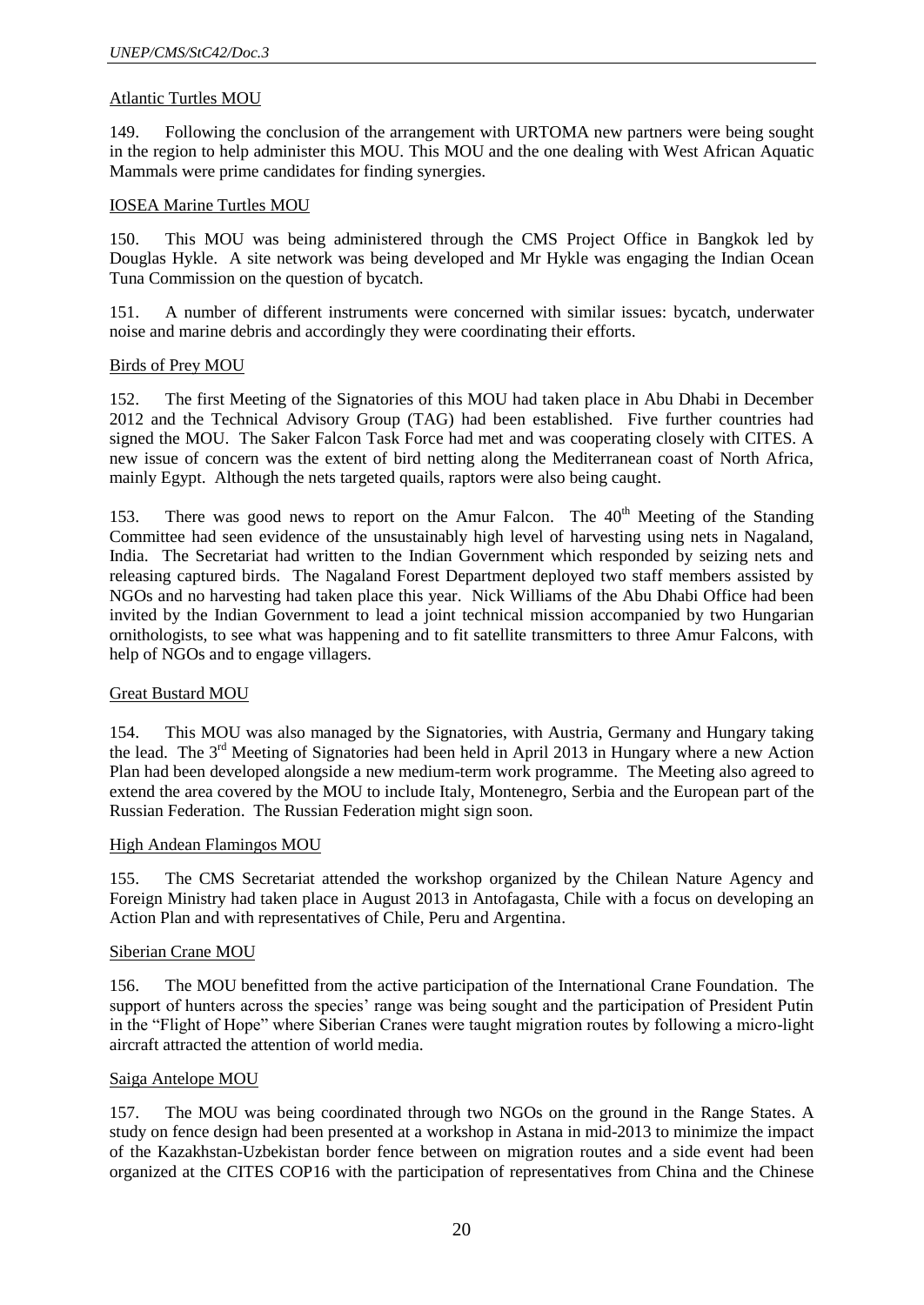Traditional Medicine Association. The Saiga Resource Centre, a web-based information portal, had been launched.

### West African Elephant MOU

158. Cooperation with CITES through the MIKE (Monitoring the Illegal Killing of Elephants) scheme had been put on hold as the funding had stopped. A new stream of finance from the EC had been secured for a wider scheme, Minimizing the Illegal Killing of Endangered Species (MIKES), dealing with not just elephants but also great apes and rhinos, so developments could be expected shortly.

#### New Initiatives

159. Ms Virtue described activities covering a number of species, habitats and threats in Central Asia and the Secretariat's cooperation with the German development agency GIZ and the Swiss Government. In collaboration with the German and Mongolian Governments a workshop on the effects of infrastructure had been held.

160. A meeting of the Central Asian Flyways Range States had been held immediately after the First Meeting of Signatories to the Raptors MOU in Abu Dhabi. The meeting's preference was for the Action Plan to be integrated into AEWA.

161. The Argali sheep (*Ovis ammon*) had been listed on Appendix II at COP10 and a gap analysis had been carried out to ascertain the best way to proceed, with a stand-alone Action Plan rather than an MOU being the option chosen for the time being. The Action Plan was currently being finalized. The Secretariat was working with CITES and TRAFFIC on policies that could allow the species to be managed through sustainable hunting. The Argali was also an important prey species of the Snow leopard.

162. Kyrgyzstan had organized a summit with all 12 Range States present along with numerous NGOs, CITES, CMS, Interpol and the World Bank. The summit had adopted a declaration and CMS had offered to assist in transboundary aspects of conservation.

163. Mr Williams (CMS Abu Dhabi) noted that recent reviews of taxonomy were likely to promote the Asian sub-species of the Houbara bustard to a species in its own right. He indicated the Abu Dhabi office was aiming to conduct a desk study of populations, population sizes and trends, threats, existing activities and a review of potential options for enhanced international cooperation for conservation and sustainable use, including the CMS draft Agreement on the Asian Houbara bustard.

164. Ms Courouble (France) said that the negotiation of new MOUs was a subject covered during the Future Shape process and it had been agreed to put the development of new instruments on ice pending the results of a study on the effectiveness of existing ones. Existing resources were insufficient to allow the current instruments to be administered properly, yet there still seemed to be plans to cover more species.

165. Mr Bignell (New Zealand) noted that it was planned to develop an Action Plan for the Argali sheep without an MOU and he suggested that this might be a faster and less resource-intensive way forward. He requested that the Secretariat table a paper at the COP on conclusions drawn from the ongoing assessment of MOUs and their viability. Some hard choices might mean that some cherished instruments might be abandoned.

### **Action Point**

The Secretariat to table a paper at the COP on conclusions drawn from the study of MOUs and their viability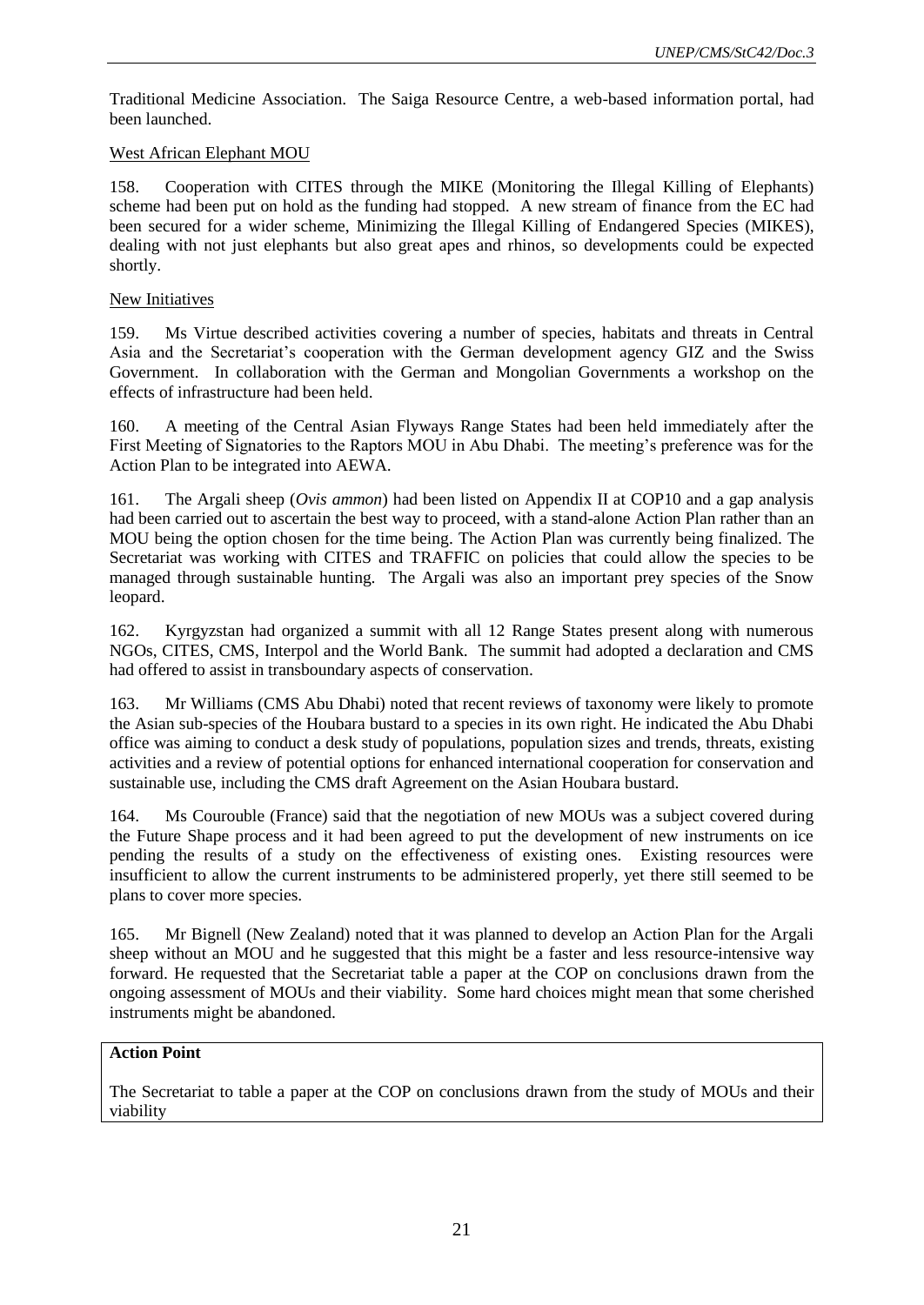### Agreements

### Wadden Sea Seals

166. Sascha Klöpper (Common Wadden Sea Secretariat) explained that the Agreement had been signed in 1991 by Denmark, Germany and the Netherlands in response to the 1988 epidemic which together with the outbreak in 2002 had halved the area's Harbour seal population, which had now recovered to 40,000. There were also 4,000 Grey seals. The German and Dutch sectors of the Wadden Sea had been included on the UNESCO World Heritage List and the Danish sector would be added.

### ASCOBANS

167. Mr Heredia (Secretariat) said that the ASCOBANS Advisory Committee had met in Warsaw in September, where the Action Plans for the three sub-regions were discussed and where it was agreed to extend the ASCOBANS/ACCOBAMS Joint Working Group on underwater noise to include CMS as well. A workshop on underwater noise would be organized to take place during the European Cetacean Society's Annual Conference in 2014. The Agreement would also participate in the 2014 "WhaleFest" in Brighton, UK.

#### Gorilla Agreement

168. Andrea Pauly (Secretariat) reported that six of the ten Range States were Parties to the Agreement but both Angola and Uganda were in the process of acceding. In accordance with the Agreement's Resolution 2.4, the Interim Secretariat was overseeing the development of the Action Plans. An IUCN Action Plan for the Cross River Gorilla (*Gorilla gorilla diehli*) had been elaborated at a meeting in Cameroon in February 2012 attended and partly funded by CMS.

169. The Agreement did not have its own Trust Fund and since it had entered into force only a third of the contributions from Parties had been received. Only part of the budget adopted could be met by Party contributions, the remainder of the funding needing to come from donors' voluntary contributions.

170. Mr Barirega (Uganda) welcomed the positive news regarding accessions and asked whether the Secretariat could become involved in the trilateral arrangements between Uganda, the Democratic Republic of the Congo and Rwanda.

### AEWA

171. Mr Lenten, the Acting Executive Secretary of AEWA, reported that Gabon, Morocco, Swaziland, Côte d'Ivoire and Burkina Faso had become Parties. The Agreement had engaged a consultant based in Cameroon who was coordinating activities in Africa. She had recently visited Botswana and run a workshop in Cape Town, South Africa for focal points from southern and eastern Africa. Another workshop would be held in 2014 in Dakar, Senegal. France had provided a voluntary contribution to support implementation of the Plan of Action for Africa, and Swaziland and Uganda had been identified as sub-regional lead countries for southern and eastern Africa respectively.

172. The annual World Migratory Bird Day campaign continued to grow with a record number of registered events in 2013. The theme for 2014 would be tourism linking to the "Destination Flyways" project being run by the UN World Tourism Organization.

173. A number of International Single Species Action Plans had been developed; a meeting had recently taken place in Finland to draft one for the Taiga Bean-goose (*Anser fabalis*). Excessive bird netting in North Africa was to be the subject of a meeting with representatives from Egypt and Libya immediately after the Standing Committee.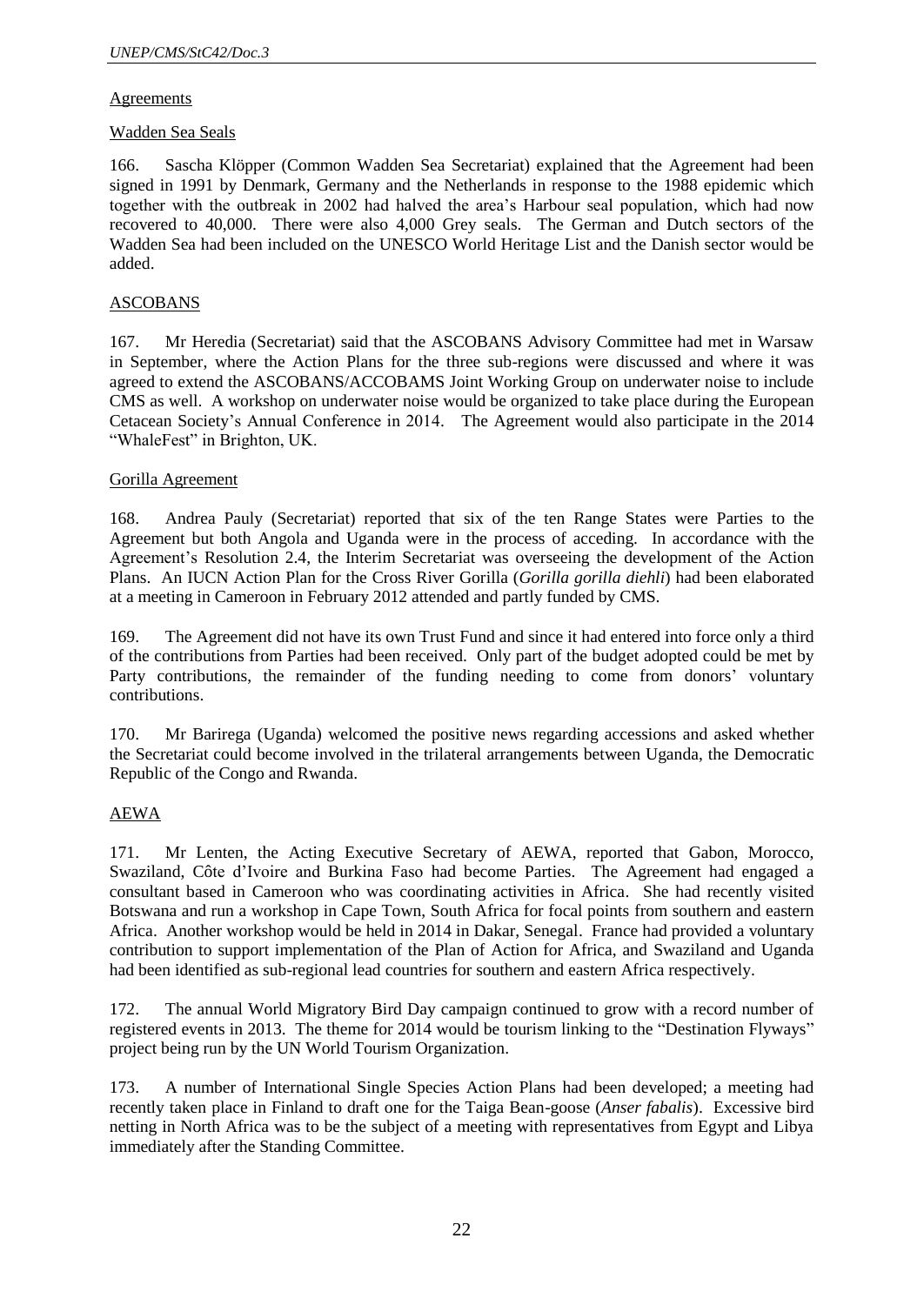### EUROBATS

174. Andreas Streit (Executive Secretary, EUROBATS) reported that Cyprus and Switzerland had joined the Agreement and Israel might do so soon and would then become the first Party from the extended Agreement Area. EUROBATS was working with the rest of the CMS Family on the new website. The Agreement's project funding scheme had proved to be successful, and voluntary contributions had enabled projects to be supported. A joint species Action Plan was being developed with the European Commission which would benefit non-EU Parties too.

#### **19. Conservation Issues**

175. Mr Heredia (Secretariat) opened his presentation by describing the CMS Small Grants Programme, which had been funded over the triennium by UNEP. US\$200,000 had been allocated in the first tranche to 12 projects (one concerning Humpback whales had been cancelled due to security concerns in Mozambique) and a further US\$100,000 was about to be awarded. Species covered by the successful projects included several species of bird, Saiga antelopes, Snow leopards, whales and sturgeons.

176. With funding from the European Commission and the French *Fonds français pour l'environnement mondial* for Sahelo-Saharan antelopes, Niger has declared a protected area in the area of Termit tin Toumma, for which a Management Plan was being drawn up. The CMS Secretariat and the IUCN Centre for Mediterranean Cooperation were developing a regional strategy for Cuvier's gazelle in Morocco, Algeria and Tunisia.

177. Regarding ecological networks and Resolution 10.3 a project was being undertaken on migration in the corridor between Ethiopia and South Sudan with the financial support of Norway. In April 2013 a number White-eared kobs and elephants had been fitted satellite transmitters.

178. Connectivity was high on the agenda at the meeting of the Chairs of the Scientific and Advisory Bodies (CSAB) held in Italy in October. The CSAB had been followed by a one-day meeting on avian taxonomy, the Scientific Council strategy and planning meeting and the first ever workshop held in Italy on the economic value on migratory species. These meetings had been facilitated by Fernando Spina with the support of the Riviera d'Ulisse Natural Park and the regional authority of Lazio.

179. Membership of the Flyways Working Group established by Resolution 10.10 had been reviewed and the terms of reference renewed. It was envisaged to hold a workshop in Jamaica to develop an Action Plan for the Americas in conjunction with WHMSI.

180. On climate change and Resolution 10.19 the Secretariat was working with the COP-appointed Councillor, Colin Galbraith. A dedicated group of interns was being recruited and a workshop was being planned to take place in Costa Rica in April 2014 with the financial support of Germany and Monaco.

181. Resolution 10.27 on African-Eurasian Migratory Landbirds was being implemented through a Working Group chaired by Olivier Biber and a coordinator based in Accra funded by BirdLife International. See also Agenda Item 19.1 for a full report on activities.

182. A workshop on bird poisoning had been held in Tunis in conjunction with the Bern Convention. This was part of the implementation of Resolution 10.26 and considered guidelines on insecticides, lead, poisoned bait, rodenticides and veterinary drugs.

183. A study had been commissioned on invasive alien species and the draft review was now available on the Scientific Council workspace. There were plans for a draft resolution to be tabled at the COP.

184 A review was being undertaken of marine debris, the subject of Resolution 10.4 with funding from Australia. New codes of conduct would have to be devised.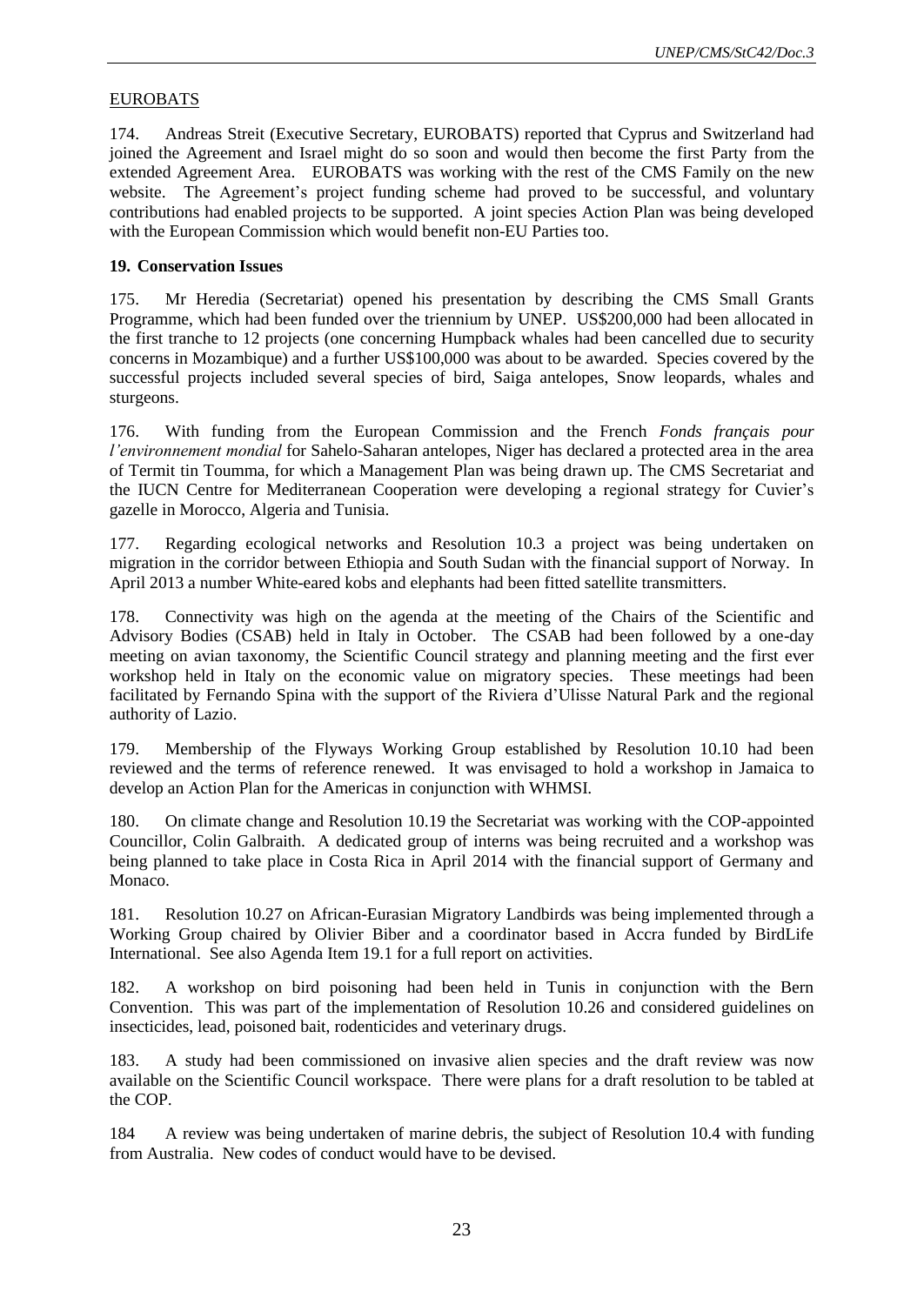185. On underwater noise (Resolution 10.24) CMS was now the third co-convener of the joint working group with ASCOBANS and ACCOBAMS. Voluntary guidelines were being developed.

186. Some species were being considered for addition to the CMS Appendices and the proposals were circulating in the appropriate taxonomic and regional working groups of the Scientific Council. There were suggestions that the Polar bear (*Ursus maritimus*) should be included because of the threat posed by climate change to the Arctic sea-ice. The parties to the Agreement on the Conservation of the Polar Bear would be meeting in Moscow in December and CMS would attend. Other proposals concerned Cuvier's beaked whale (*Ziphius cavirostris*) which was being discussed by ACCOBAMS and the Tibetan antelope (*Pantholops hodgsonii*), which migrated between India and China.

### **19.1 Draft Action Plan for African Eurasian Migratory Landbirds.**

187. Mr Biber (Switzerland) reported on the progress achieved by the Working Group on African Eurasian Migratory Landbirds established by Resolution 10.27 which had been charged with drafting an Action Plan and of which he was the chair.

188. The Working Group had met in Accra in September 2012 and following this meeting the draft Action Plan had been revised and recirculated for comment. Drafts of the Plan and the accompanying annexes were available in English and French and the Standing Committee was urged to encourage all stakeholders to provide feedback; Arabic and Russian translations would be highly desirable if resources allowed. Mr Biber said that some work could proceed while the draft was being finalized and consideration was being given to how the plan would be implemented, with the options being a stand-alone arrangement, a modular approach, an MOU or linkage to an existing instrument such as AEWA. The Landbirds Action Plan complemented AEWA and the Raptor MOU which covered approximately the same geographic area but different bird families. A scientific meeting was foreseen for 2014 and an offer had been received by one of the Working Group members, Franz Bairlein of the Institute of Avian Research to host it in Wilhelmshaven. Mr Biber concluded his remarks by thanking the other members of the Working Group for their support, the Coordinator Samuel Temidayo Osinubi, the Ghanaian Government for hosting the meeting and donors, including the Swiss Government.

189. Ms Crockford (BirdLife International) raised the case of the Yellow-breasted Bunting (*Emberiza aureola*), which, following an 80 per cent decline, had been re-categorized by the IUCN from Vulnerable to Endangered. She drew parallels with the situation highlighted at the previous meeting of the Standing Committee regarding Amur Falcons in Nagaland. The birds were being hunted in China for food and to be stuffed and used as mascots. Ms Crockford suggested that the species be considered for a single species action plan under the African-Eurasian Landbird initiative and as a vehicle to establish bilateral and multilateral contacts in East Asia. She asked the Standing Committee to issue a statement and set in train appropriate actions.

### **20. Date and Venue of the 42nd Meeting of the Standing Committee**

190. Mr Lenten (Deputy Executive Secretary) said that there were neither plans nor resources to hold another inter-sessional meeting of the Committee. The 42<sup>nd</sup> Meeting of the Committee would therefore take place immediately before COP11 in Ecuador.

### **21. Any Other Business**

191. Ms Qwathekana (South Africa) suggested that to help with fund-raising the Secretariat should produce a two-page summary of all the projects for which voluntary contributions were being sought. This overview would complement targeted requests for funds.

### **22. Concluding remarks**

192. The Chair expressed his thanks to his Vice-Chair, the Secretariat, to the German Government for the evening reception and for having provided interpretation for the meeting, to the interpreters who had agreed to work longer than originally intended, and to all participants for their constructive engagement. The meeting was declared closed at 19:38.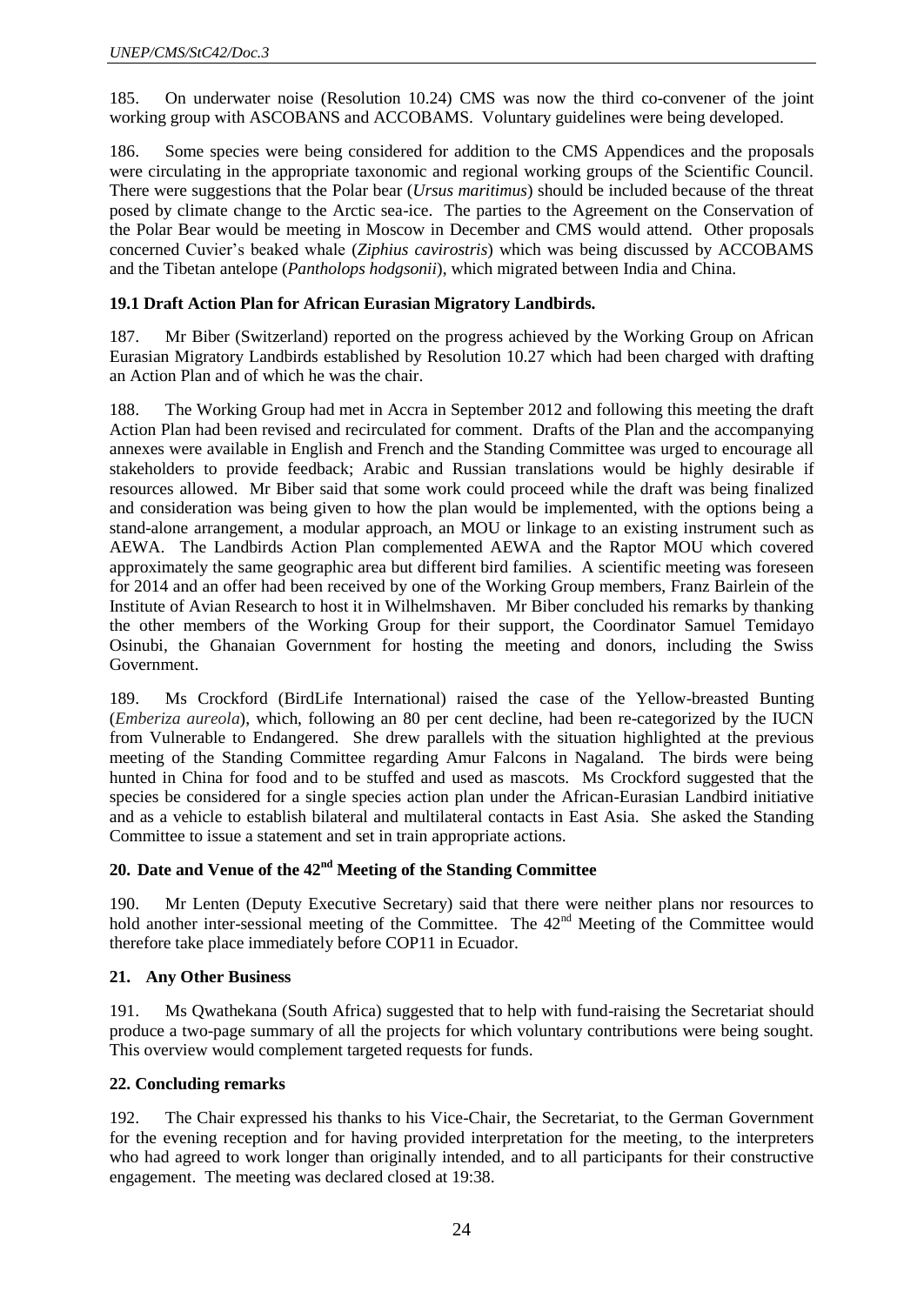Annex 1

## **41st Meeting of the Standing Committee**

*Bonn, 27-28 November 2013*

UNEP/CMS/StC41/2.1/Rev.1

### **PROVISIONAL AGENDA AND DOCUMENTS**

| <b>Opening Remarks and Organizational matters</b> |                                                               |                                                                                      |                        |  |  |  |
|---------------------------------------------------|---------------------------------------------------------------|--------------------------------------------------------------------------------------|------------------------|--|--|--|
| 1.                                                |                                                               | <b>Opening Remarks and Introductions</b>                                             | No document            |  |  |  |
| 2.                                                | Adoption of Agenda and Schedule                               |                                                                                      |                        |  |  |  |
|                                                   | 2.1                                                           | Provisional Agenda and Documents                                                     | StC41/2.1/Rev.1        |  |  |  |
|                                                   | 2.2                                                           | Annotated Agenda and Schedule                                                        | StC41/2.2              |  |  |  |
| 3.                                                | StC41/3<br>Adoption of the Rules of Procedure                 |                                                                                      |                        |  |  |  |
| $\overline{4}$ .                                  | Adoption of Draft Report of CMS Standing Committee<br>Meeting |                                                                                      |                        |  |  |  |
|                                                   | 4.1                                                           | 40 <sup>th</sup> Meeting of the Standing Committee                                   | StC41/4.1              |  |  |  |
| <b>Reports</b>                                    |                                                               |                                                                                      |                        |  |  |  |
| 5.                                                | Depositary                                                    |                                                                                      | StC41/5                |  |  |  |
| 6.                                                | <b>Standing Committee</b>                                     |                                                                                      |                        |  |  |  |
|                                                   | 6.1                                                           | <b>Standing Committee members</b>                                                    | StC41/6.1.a to $6.1.z$ |  |  |  |
|                                                   | 6.2                                                           | <b>Observers</b>                                                                     | StC41/6.2.a to 6.2.z   |  |  |  |
| 7.                                                | Chairman of the Scientific Council<br>StC41/7                 |                                                                                      |                        |  |  |  |
| 8.                                                | <b>UNEP</b>                                                   |                                                                                      | StC41/8                |  |  |  |
| <b>Administrative and Budgetary Matters</b>       |                                                               |                                                                                      |                        |  |  |  |
| 9.                                                | <b>Financial and Human Resources</b>                          |                                                                                      |                        |  |  |  |
|                                                   | 9.1                                                           | Report on the Implementation of the CMS Budget<br>during the Triennium $2012 - 2014$ | StC41/9.1/Rev.1        |  |  |  |
|                                                   | 9.2                                                           | Costed programme of work for 2012-2014                                               | StC41/9.2/Rev.1        |  |  |  |
|                                                   | 9.3                                                           | 2013 Report on CMS Activities in North America                                       | StC41/9.3/Rev.1        |  |  |  |
| <b>Strategic and Institutional Matters</b>        |                                                               |                                                                                      |                        |  |  |  |
| 10.                                               | <b>Resource Mobilization</b>                                  |                                                                                      | StC41/10               |  |  |  |
| 11.                                               |                                                               | Working Group on COP and StC RoP and Res/Rec retirement<br>StC41/11                  |                        |  |  |  |
| 12.                                               |                                                               | Organization of COP11                                                                |                        |  |  |  |
|                                                   | 12.1                                                          | COP11 Provisional agenda                                                             | StC41/12.1             |  |  |  |
|                                                   | 12.2                                                          | COP11 Hosting                                                                        | No document            |  |  |  |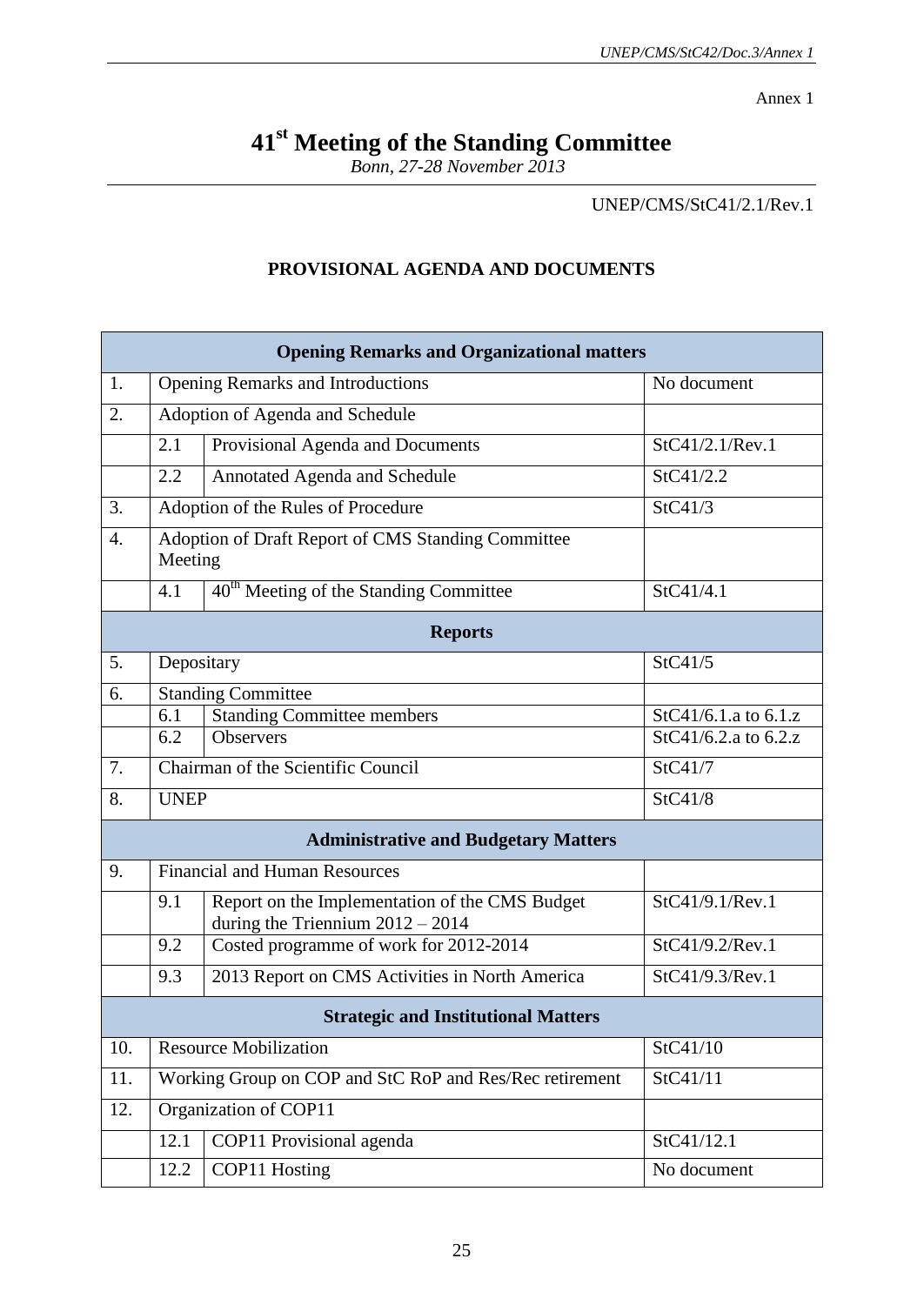| 13.                                     |                                | <b>CMS</b> Strategic Plan Working Group                                       | StC41/13       |  |  |  |
|-----------------------------------------|--------------------------------|-------------------------------------------------------------------------------|----------------|--|--|--|
| 14.                                     |                                | Future Structure and Strategies of CMS and CMS Family                         | StC41/14       |  |  |  |
| 15.                                     | <b>Other Strategic Matters</b> |                                                                               |                |  |  |  |
|                                         | 15.1                           | <b>IPBES</b>                                                                  | StC41/15.1     |  |  |  |
| <b>Implementation of the Convention</b> |                                |                                                                               |                |  |  |  |
| 16.                                     |                                | Information, Outreach and Capacity Building                                   |                |  |  |  |
|                                         | 16.1                           | <b>Information and Outreach</b>                                               | StC41/16.1     |  |  |  |
|                                         | 16.2                           | Capacity Building                                                             | StC41/16.2     |  |  |  |
| 17.                                     | Synergies and Partnerships     |                                                                               | StC41/17       |  |  |  |
| 18.                                     | <b>CMS</b> Instruments         |                                                                               | StC41/18       |  |  |  |
| 19.                                     | <b>Conservation Issues</b>     |                                                                               | StC41/19/Rev.1 |  |  |  |
|                                         | 19.1                           | <b>Landbirds Action Plan</b>                                                  | StC41/19.1     |  |  |  |
| <b>Concluding items</b>                 |                                |                                                                               |                |  |  |  |
| 20.                                     |                                | Date and Venue of the $42nd$ Meeting of the Standing Committee<br>No document |                |  |  |  |
| 21.                                     | Any Other Business             |                                                                               | No document    |  |  |  |
| 22.                                     |                                | <b>Concluding Remarks</b><br>No document                                      |                |  |  |  |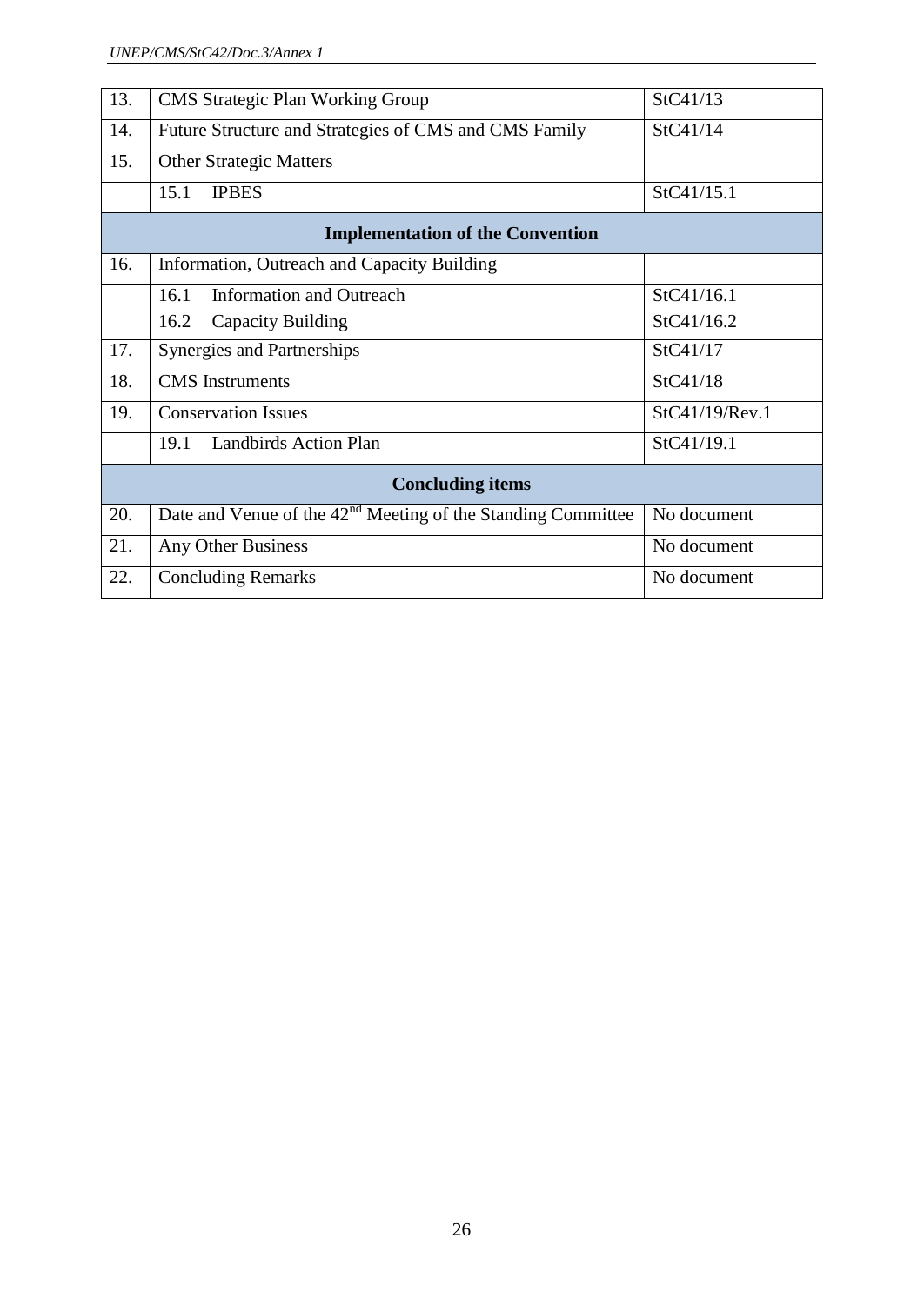**Annex 2**

### **LIST OF PARTICIPANTS/LISTE DES PARTICIPANTS/LISTA DE PARTICIPANTES CMS 41ST STANDING COMMITTEE**

### **Ghana**

(Chairman/Président/Presidente)

Mr. Alfred Oteng-Yeboah National Biodiversity Committee Chair Council for Scientific and Industrial Research Ghana Forestry Commission P.O. Box M32 Accra Ghana Tel: (+233) 244 77 2256 Fax: (+233) 21777 655 Email: alfred.otengyeboah@gmail.com

### **Norway/Norvege/Noruega**

(Vice-Chairman/Vice-président/Vice-Presidente)

Mr. Øystein Størkersen Principal Advisor Norwegian Environment Agency P.O. Box 5672 Sluppen N-7485 Trondheim Norway Tel: (+47 735) 80500 Fax: (+47 735) 80501 Email: oystein.storkersen@miljodir.no

### **MEMBERS/MEMBRES/MIEMBROS**

### **AFRICA/AFRIQUE/ÁFRICA**

### **Ghana**

Mr. Nana Kofi Adu-Nsiah Executive Director Wildlife Division Ghana Forestry Commission P.O. Box MB 239 Near Gimpa Achimota Accra Ghana Tel: (+233) 244 107 143 Email: adunsiah@yahoo.com

### **Tunisia/Tunisie/Túnez**

M. Khaled Zahzah Sous Directeur de la chasse et des Parcs Nationaux Direction Générale des Forêts 30, rue Alain Savary 1002 Tunis Tunisie Tel: (+216 71) 786833 Fax: (+216 71) 794107 Email: khaledzahzah2000@yahoo.fr; [khaledzahzah@yahoo.fr](mailto:khaledzahzah@yahoo.fr)

### **Uganda/Ouganda**

Mr. James Lutalo Commissioner Wildlife Conservation Ministry of Tourism, Wildlife and Heritage Plot 6/8 Parliamentary Avenue P.O. Box 7103 Kampala Uganda Tel: (+256) 77587807 Fax: (+256) 414341247 Email: jlutalo@mtti.go.ug; lutaloj@yahoo.com

Mr. Akankwasah Barirega CMS Scientific Counselor for Uganda Ministry of Tourism, Wildlife and Antiquities Plot 6/8 Parliamentary Avenue Kampala Uganda Tel: (+256) 414 31242 Email: abarirega@tourism.go.ug cc: akankwasah@gmail.com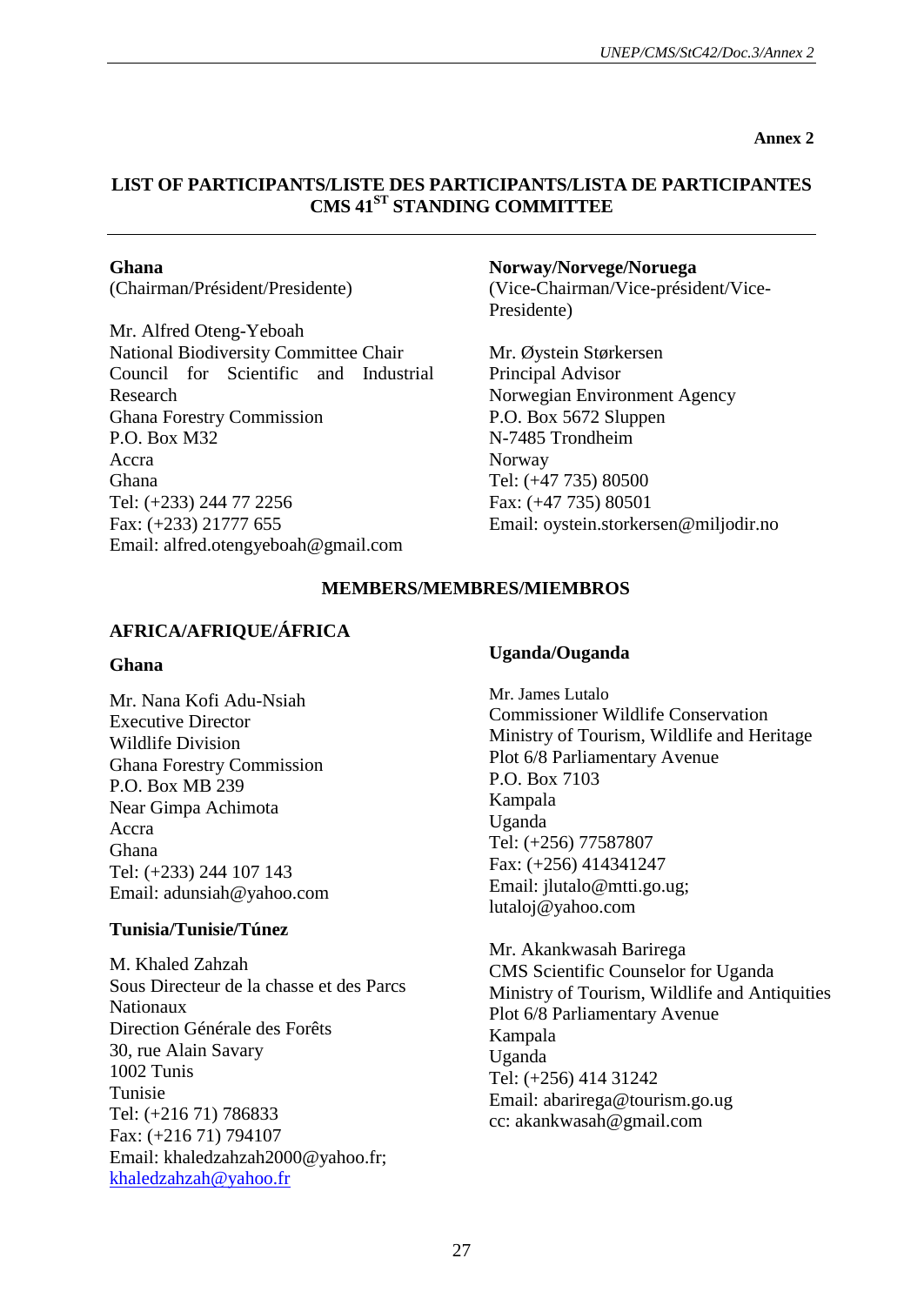### **ASIA/ASIE/ASIA**

### **Pakistan/Pakistán**

Mr. Abdul Munaf Qaimkhani Deputy Inspector General (Forests) / Conservator Wildlife Planning Commission, Planning and Development Division, Government of Pakistan, Islamabad Enercon Building, G-5/2 44000 Islamabad Pakistan Tel: (+92 51) 9245585 Fax: (+92 51) 9245598 Email: amqaimkhani@yahoo.com

### **SOUTH & CENTRAL AMERICA AND CARIBBEAN/AMERIQUE DU SUD ET CENTRALE ET CARAÏBES/ AMÉRICA DEL SUR Y CENTRAL Y EL CARIBE**

### **Chile/Chili**

Sra. Nancy Céspedes Jefa Departamento Recursos Naturales Dirección de Medio Ambiente Ministerio de Relaciones Exteriores Teatinos N° 180 Santiago Chile Tel: (+56 2) 827 4718 Fax: (+56 2) 380 1759 Email: ncespedes@minrel.gov.cl

### **Cuba**

Sra. Lourdes Coya de la Fuente Especialista Dirección de Medio Ambiente, Ministero de Ciencia, Tecnologia y Medio Ambiente Ministero de Ciencia, Tecnologia y Medio Ambiente Habana Cuba Tel: (+537) 2049460 Fax: (+537) 8668054 Email: lourdes@citma.cu

### **EUROPE/EUROPE/EUROPA**

#### **Poland/Pologne/Polonia**

Ms. Monika Lesz Counsellor to the Minister Ministry of Environment Wawelska 52/54 Stv 00-922 Warszawa Poland Tel: (+48 22) 5792667 Fax: (+48 22) 5792730 Email: [monika.lesz@mos.pov.pl](mailto:monika.lesz@mos.pov.pl)

Mr. Grzegorz Rąkowski Assistant Professor Institute of Environmental Protection Krucza 5/11 +48 22 833-42-41 ext. 40 Email: groza1@ios.edu.pl

### **Ukraine/Ucraina**

Mr. Volodymyr Domashlinets Head of Fauna Protection Division Ministry of Ecology and Natural Resources of Ukraine Urytskogo str., 35 3035 Kiev Ukraine Tel: (+380 44) 206 31 27 Fax: (+380 44) 206 31 27 Email: domashlinets@menr.gov.ua, vdomashlinets@yahoo.com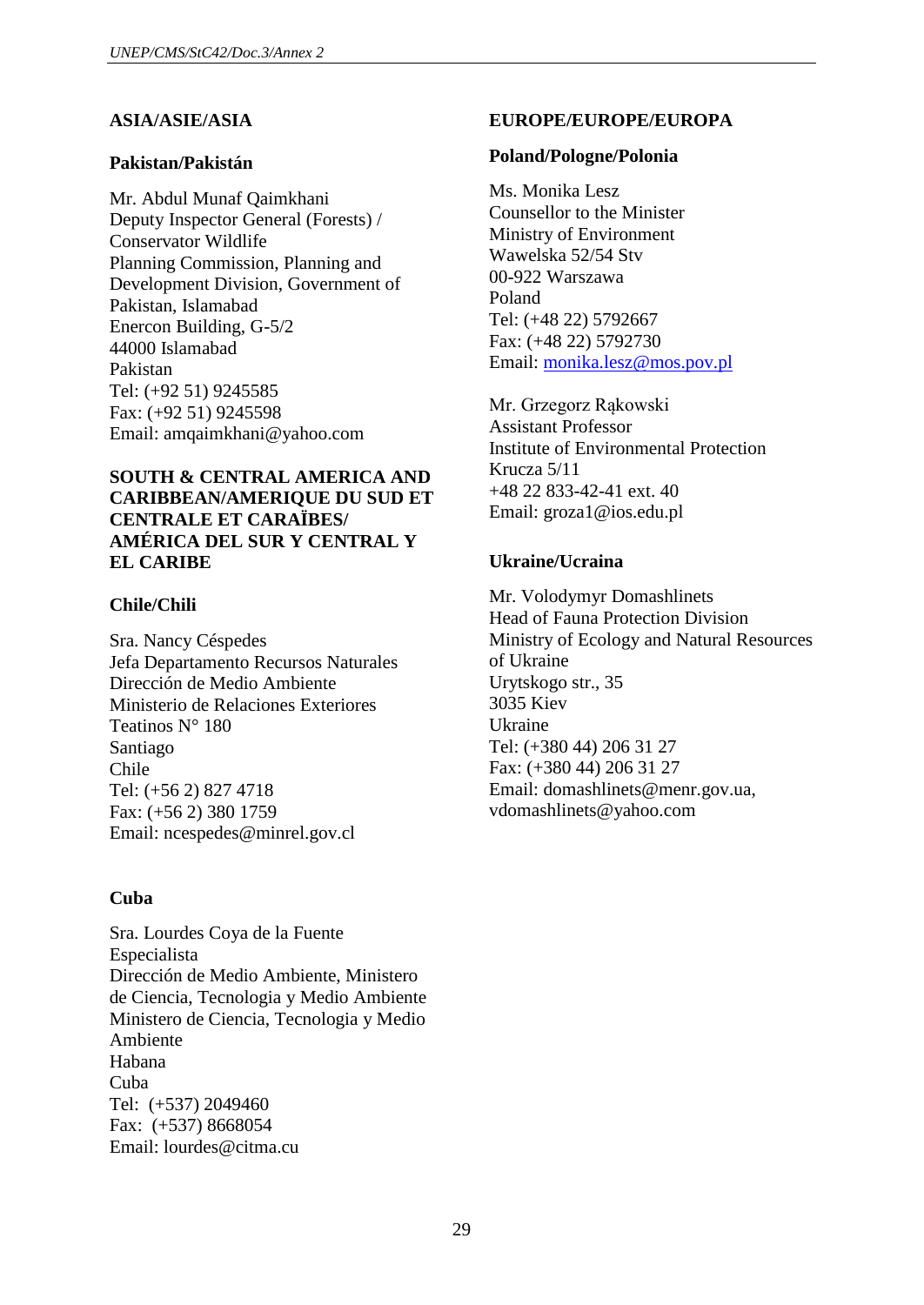### **OCEANIA/OCEANIE**

### **New Zealand/Nouvelle-Zélande/Nueva Zelandia**

Mr. Andrew Bignell Strategic Partnerships Manager Department of Conservation 18-22 Manners Street P.O. Box 10420 6173 Wellington New Zealand Tel: (+64) 4713191 Email : abignell@doc.govt.nz

Ms. Wendy Jackson Senior International Partner Liaison Department of Conservation Manners Street P.O. Box 10420 6143 Wellington New Zealand Tel: (+64) 44713106 Fax: (+64) 43813057 Email: Wendy.Jackson@mfat.govt.nz

### **DEPOSITARY/DÉPOSITAIRE/DEPOSITARIO**

### **Germany/Allemagne/Alemania**

Ms. Elsa Nickel Deputy Director General, Directorate Nature Conservation Federal Ministry of Environment, Nature Conservation and Nuclear Safety (BMU) Robert-Schumann-Platz 3 53175 Bonn Tel: (+49 228) 3052605 Fax: (+49 228) 3052684 Email: elsa.nickel@bmu.bund.de

Mr. Gerhard Adams Head of Division Federal Ministry for the Environment, Nature Conservation and Nuclear Safety (BMU) Robert-Schuman-Platz 3 53175 Bonn Tel: (+49 228) 99 3052631 Fax: (+49 228) 99 3052684 Email: gerhard.adams@bmu.bund.de

Mr. Oliver Schall Deputy Head of Division Federal Ministry for the Environment, Nature Conservation and Nuclear Safety (BMU) Robert-Schuman-Platz 3 53175 Bonn Tel: (+49 228) 99 3052632 Fax: (+49 228) 99 3052684 Email: oliver.schall@bmu.bund.de

Mr. Edward Ragusch Desk Officer Federal Ministry for the Environment, Nature Conservation and Nuclear Safety (BMU) Robert-Schuman-Platz 3 53175 Bonn Tel: (+49 228) 99 3052663 Fax: (+49 228) 99 3052684 Email: edward.ragusch@bmu.bund.de

Mr. Sönke Hansen Trainee Federal Ministry of Environment, Nature Conservation and Nuclear Safety (BMU) Intern Robert-Schumann-Platz 3 53175 Bonn

Mr. Hans-Christian Stotzem Trainee Federal Ministry of Environment, Nature Conservation and Nuclear Safety (BMU) Intern Robert-Schumann-Platz 3 53175 Bonn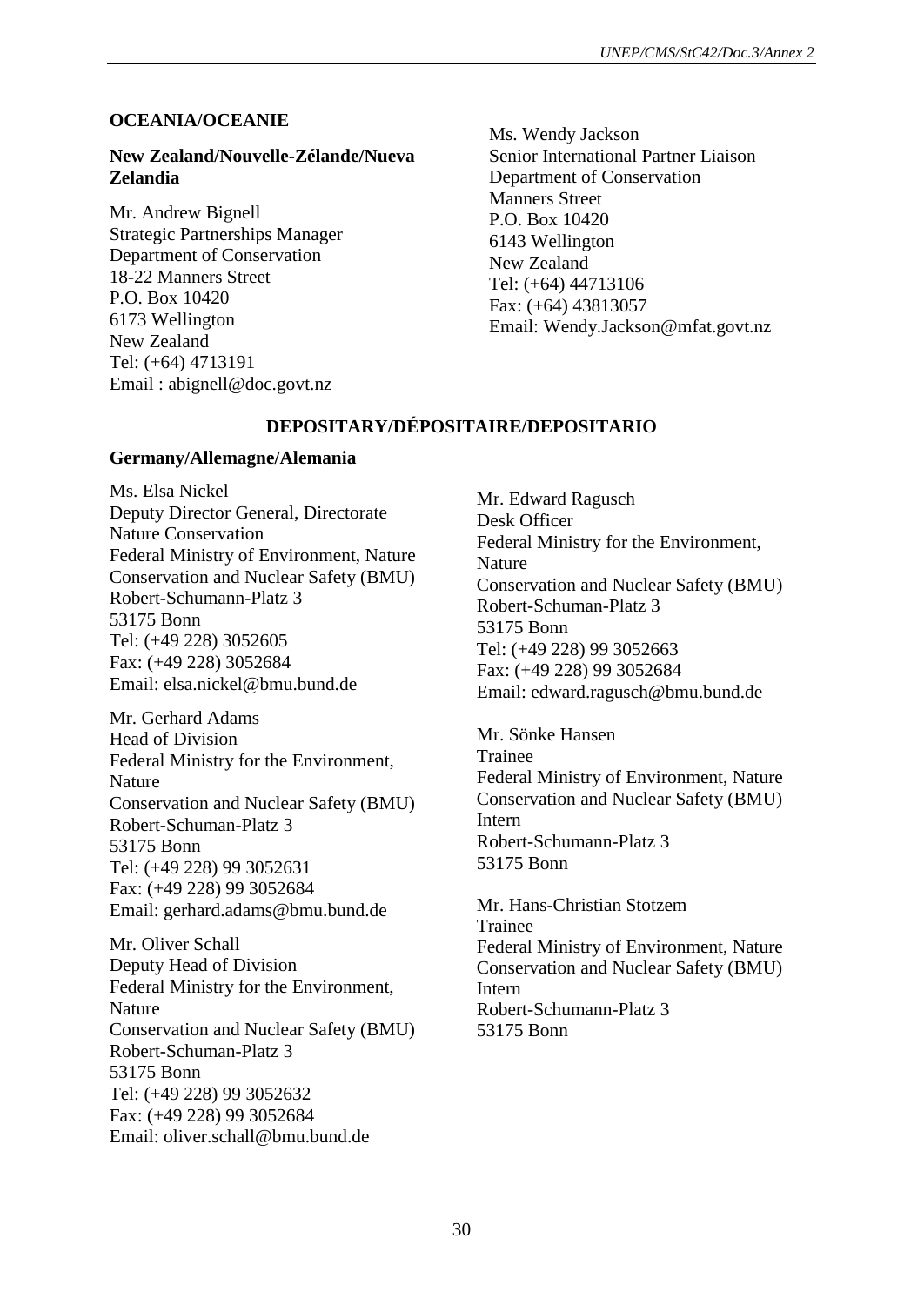### **OBSERVERS**

### **Party Observer**

### **Ecuador/Équateur**

HE Jorge Enrique Jurado Mosquera Ambassador Embassy of Ecuador in Germany Joachimstaler Str. 12 10719 Berlin Germany Tel: +49 (0)30 8009695 Email: eecualemania@mmrree.gob.ec

Mr. Fernando Bucheli Minister of the Embassy Embassy of Ecuador in Germany Joachimstaler Str. 12 10719 Berlin Germany Tel: +49 (0)30 8009695 Email: eecualemania@mmrree.gob.ec [fbucheli@hotmail.com](mailto:fbucheli@hotmail.com)

Mr. Christian Sevilla Chief Conservation and Restoration of Insular Ecosystems Galapagos National Park Directorate Av. Charles Darwin S/N, ec200350 Puerto Ayora, Santa Cruz Ecuador Tel: (+593) 05 2526189 Fax: (+593) 05 2526190 Email: csevilla@galapagos.gob.ec

### **France**

Mme Marianne Courouble Chargée de mission "Affaires internationales" DGALN/DEB/SDPEM, Ministère de l'Ecologie, du Développement Durable Arche sud 92055 La Défense cedex Tel: (+33 1) 40813190 Fax: (+33 1) 40817471 Email: marianne.courouble@developpementdurable.gouv.fr

### **Philippines/Filipinas**

Ms. Carolina A. Constantino Political Attaché Embassy of Philippines in Germany Uhlandstrasse 97 10715 Berlin Tel: +49 (0)30 864950-28 Fax: +49 (0)30 8732551 Email: caroldfa08@gmail.com

### **South Africa/Afrique de Sud/Sudáfrica**

Ms. Nopasika Malta Qwathekana Senior Policy Advisor, International Biodiversity and Heritage Department of Environmental Affairs Private Box X447 0001 Pretoria Tel: (+27 12) 3103067 Fax: (+27 12) 3201714 Email: mqwathekana@environment.gov.za

Ms. Humbulani Mafumo Deputy Director Conservation Management National Department of Environmental Affairs Private Bag X447 0001 Pretoria Tel:(+27 1)2 310 3712 Fax:(+27 8)6 541 1102 E-mail: hmafumo@environment.gov.za

### **Non-Party Observer**

### **Brazil/Brésil/Brasil**

Mr. Andre Tenorio Mourao First Secretary Ministry of External Relations Embassy of Brazil in Berlin Esplanada dos Ministérios - Bloco H 70.170-900 Brasilia – DF Tel: +493072628241 Fax: +493072628320 Email: andre.mourao@itamaraty.gov.br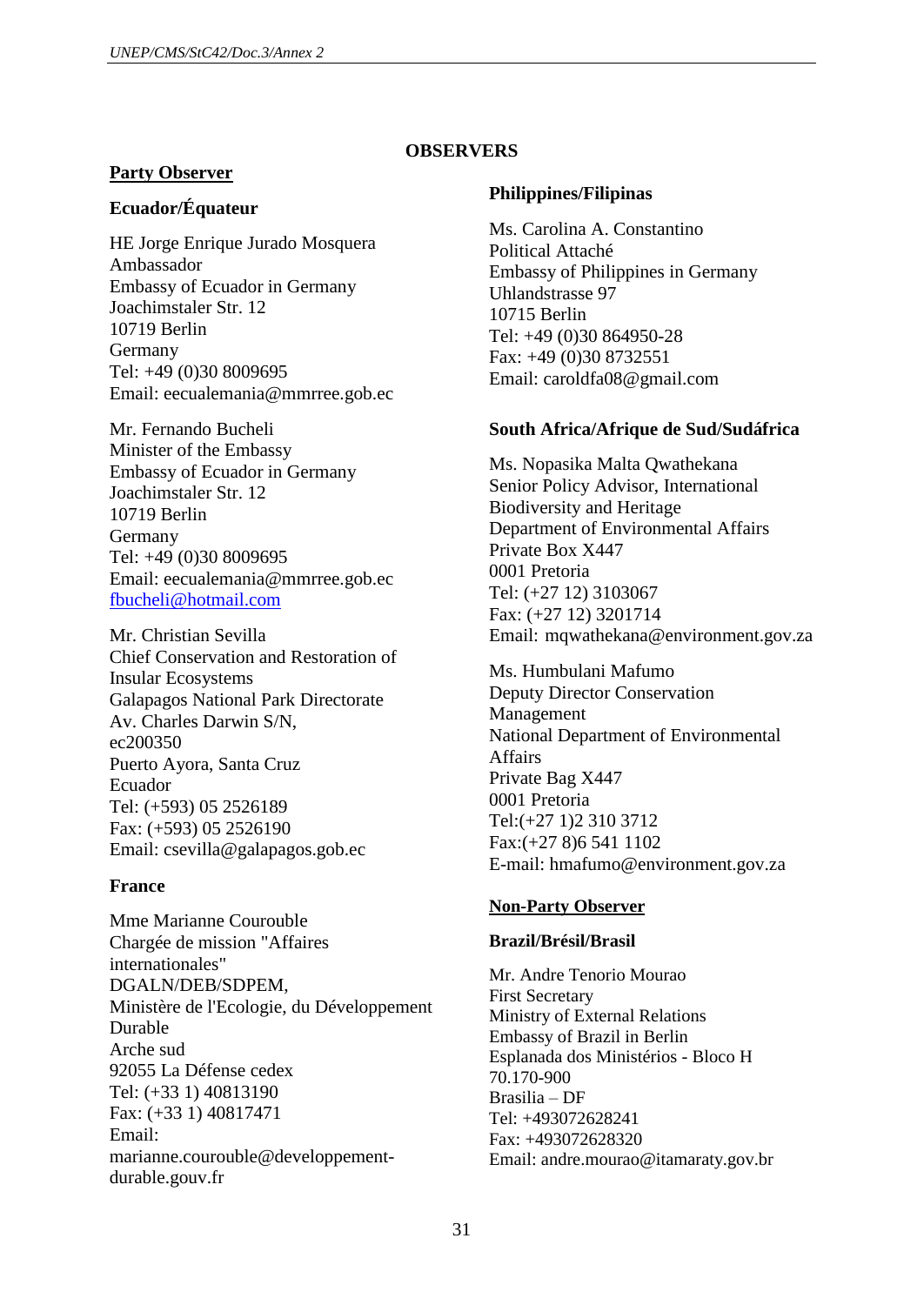### **Chairs**

### **Scientific Council**

Mr. Fernando Spina Senior Scientist ISPRA - Istituto Superiore per la Protezione e la Ricerca Ambientale Via Cà Fornacetta, 9 40064 Ozzano Emilia (BO), Italy Tel: (+39 051) 65 12 214; (+39 347) 35 07 032 Fax: (+39 051) 79 66 28 Email: fernando.spina@isprambiente.it

### **Landbird Working Group (AEMLWG)**

Dr. Olivier Biber Chair of the African-Eurasian Migratory Landbird Working Group (AEMLWG) International Biodiversity Policy Advisor Gruner AG Sägerstrasse 73 3098 Köniz, Switzerland Tel: (+41 31) 917 2009 Fax: (+41 31) 917 2021 Email: olivier.biber@gruner.ch

### **IGO**

### **CITES**

Mr. David Morgan Scientific Services Team CITES Secretariat Maison Internationale de l'environnement Chemin des Anémones, 11-13 1219 Châtelaine-Genève, Switzerland Tel: +41 22 917 8123 Fax: +41 22 7973417 Email: david.morgan@cites.org

### **UNEP/PNUE/PNUMA**

Mr. Mamadou Kane Programme Officer/MEAs Liaison United Nations Environment Programme United Nations Avenue, Gigiri P.O. Box 30552 100 Nairobi Kenya Tel: (+254 20) 762 5046 Email: [mamadou.kane@unep.org](mailto:mamadou.kane@unep.org)

Mr. Bakary Kante **Director** Division of Environmental Law and Conventions (DELC) United Nations Environment Programme (UNEP) United Nations Avenue, Gigiri P.O. Box 30552 100 Nairobi Kenya Tel: (+254 20) 7624011 Fax: (+245 20) 7623927 Email: bakary.kante@unep.org

### **NGO**

### **Bird Life**

Ms. Nicola J. Crockford International Species Policy Officer RSPB - BirdLife International Wellbrook Court, Girton Rd CB3 0NA Cambridge United Kingdom Tel: (+44 1 767) 693072 Fax: (+44 1 767) 68 3211 Email: Nicola.crockford@rspb.org.uk

### **IFAW**

Mr. Peter Püschel **Director** International Environmental Agreements International Fund for Animal Welfare Geranienweg 8 35396 Giessen Germany Tel: +49 641 25011 586 Fax: +49 641 25011 587 Email: ppueschel@ifaw.org

### **WAZA**

Mr. Gerald Dick Executive Director WAZA (World Association of Zoos and Aquariums) IUCN Conservation Centre Mauverney 28 Gland Switzerland Tel: (+41 22) 9990792 Fax: (+41 22) 9990791 Email: gerald.dick@waza.org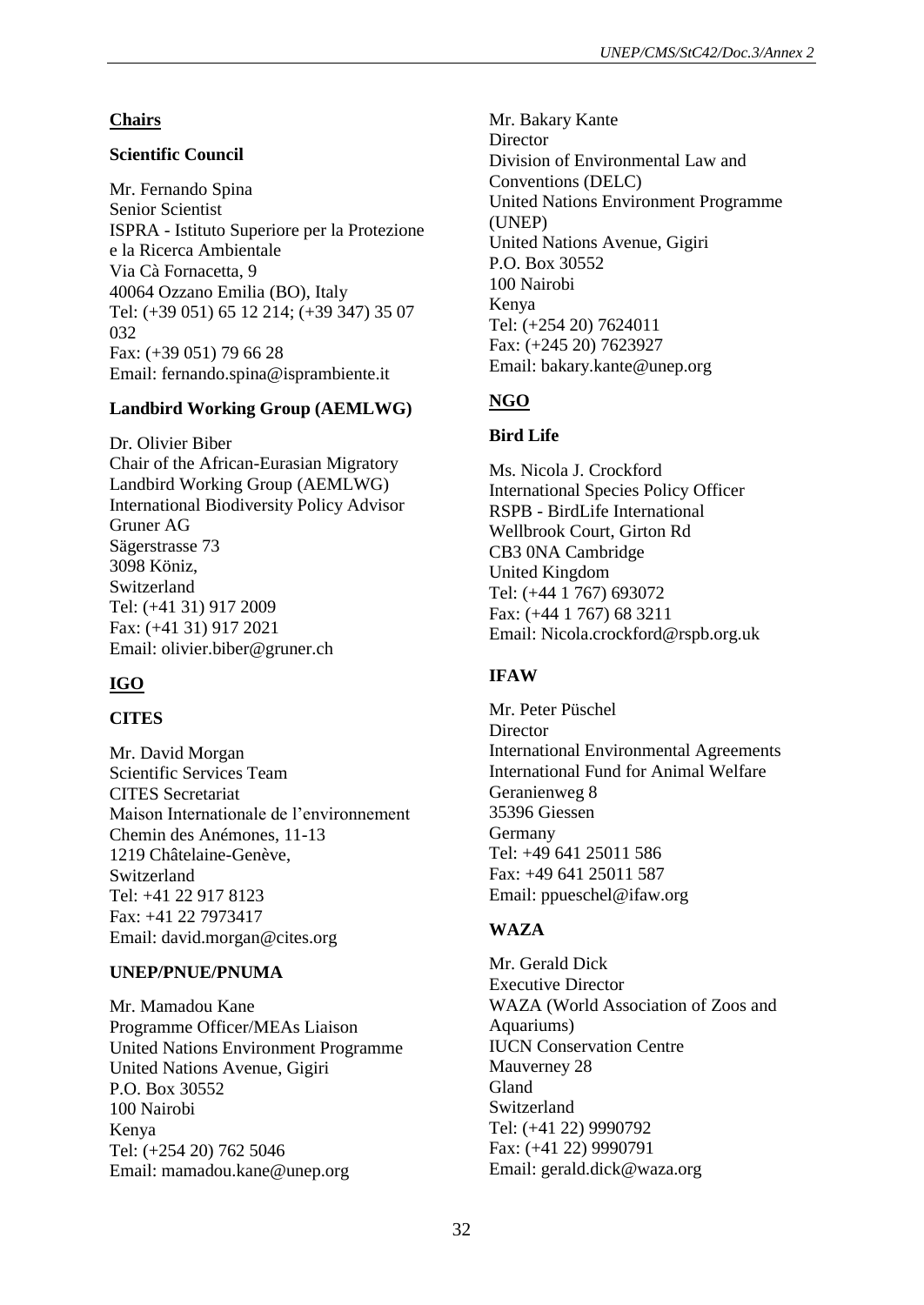#### **Whale and Dolphin Conservation**

Ms Astrid Fuchs Campaigns and Projects Manager WDC - Whale and Dolphin Conservation Implerstrasse 55 81371 München Mob: +49 (0)176 99244144 Email: astrid.fuchs@whales.org

#### **Migratory Wildlife Network (connected by Telephone)**

Dr. Margi Prideaux Policy and Negotiations Director Migratory Wildlife Network Berrymans Road (RSD 426 Newlands Service) 5223 Gosse Australia Tel: (+61 8) 8121 5841 Fax: (+61 8) 8125 5857 Email: margi@wildmigration.org

### **CMS Agreements and MOUs/Accords et Mémorandum d'Entente de la CMS/ CMS Acuerdos y Memorandos de Entendimiento**

### **AEWA**

UNEP/AEWA Secretariat Platz der Vereinten Nationen 1 53113 Bonn, Germany Tel: (+49 228) 815 2455 Fax: (+49 228) 815 2450 Email: [aewa@unep.de](mailto:aewa@unep.de)

Mr. Bert Lenten Officer in Charge Tel.: (+49 228) 815 2407 Email: [blenten@cms.int](mailto:blenten@cms.int)

Mr. Sergey Dereliev Technical Officer Tel.: (+49 228) 815 2415 Email: [sdereliev@unep.de](mailto:sdereliev@unep.de)

Mr. Florian Keil Information Officer Tel.: (+49 228) 815 2451 Email: [fkeil@unep.de](mailto:fkeil@unep.de)

#### **Common Wadden Sea**

Mr. Sascha Klöpper Deputy Executive Secretary Common Wadden Sea Secretariat Virchowstrasse 1 26382 Wilhelmshaven Germany Tel: +49 4421 910814 Fax: +49 4421 910830 Email: [kloepper@waddensea-secretariat.org](mailto:kloepper@waddensea-secretariat.org)

#### **EUROBATS**

UNEP/EUROBATS Platz der Vereinten Nationen 1 53113 Bonn, Germany Fax: (+49 228) 815 2445 Email: eurobats@eurobats.org

Mr. Andreas Streit Executive Secretary Tel.: (+49 228) 815 2420 Email: [astreit@eurobats.org](mailto:astreit@eurobats.org)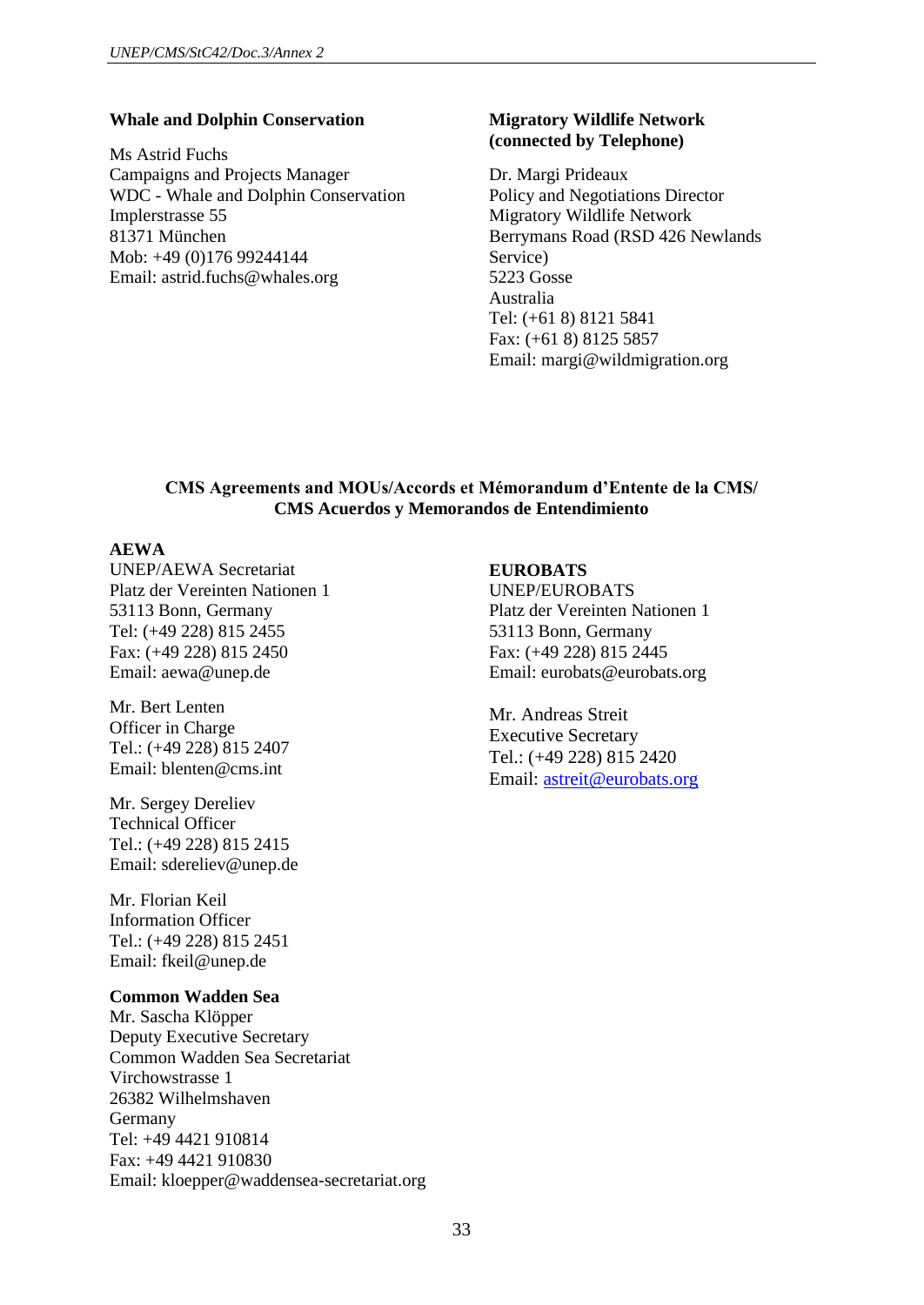#### **UNEP/CMS Secretariat / Secretariat PNUE/CMS / Secretaría PNUMA/CMS**

UNEP/CMS Secretariat Platz der Vereinten Nationen 1 53113 Bonn, Germany Tel.: (+49 228) 815 2401 Fax: (+49 228) 815 2449 Email: secretariat@cms.int

Mr. Bradnee Chambers Executive Secretary Tel: (+49 228) 815 2410 Email: bchambers@cms.int

Mr. Bert Lenten Deputy Executive Secretary Acting Head of Terrestrial Species team Tel.: (+49 228) 815 2407 Email: blenten@cms.int

Mr. Marco Barbieri Scientific Adviser Tel: Tel.: (+49 228) 815-2498 Email: [mbarbieri@cms.int](mailto:mbarbieri@cms.int)

Ms. Laura Cerasi Associate Programme Officer Fundraising and Partnerships Tel.: (+49 228) 815 2483 Email: lcerasi@cms.int

Ms. Natalie Epler Associate Information Officer Tel.: (+49 228) 815 2428 Email: nepler@cms.int

Mr. Borja Heredia Head of Avian Species team Tel.: (+49 228) 815 2422 Email: bheredia@cms.int

Ms Aline Kühl-Stenzel Associate Programme Officer Terrestrial Species Tel.: (+49 228) 815 2419 Email: Akuehl-stenzel@cms.int

Ms. Veronika Lenarz Senior Public Information Assistant Tel.: (+49 228) 815 2409 Email: vlenarz@cms.int

Mr. Bruce Noronha Administration and Fund Management Officer Tel.: (+49 228) 815 2496 Email: bnoronha@cms.int

Ms. Andrea Pauly Associate Programme Officer, Sharks Tel: (+49 228) 815-2477 Email: apauly@cms.int

Mr. Francisco Rilla Coordinator Capacity Building Tel.: (+49 228) 815 2460 Email: frilla@cms.int

Mr. Johannes Stahl Associate Technical Officer Implementation Support Tel.: (+49 228) 815 2436 Email: apauly@cms.int

Ms. Monika Thiele Associate Programme Officer Tel: (+1 202) 9741309 Email: [monika.thiele@unep.org](mailto:monika.thiele@unep.org)

Mr. Robert Vagg Report Writer Tel: (+49 228) 815 2476 Email: rvagg@cms.int

Ms. Melanie Virtue Head of Aquatic Species team Tel.: (+49 228) 815 2462 Email: mvirtue@cms.int

#### **CMS Abu Dhabi Office**

c/o Environment Agency Al Mamoura, PO Box 45553 45553 Abu Dhabi, United Arab Emirates Fax: +971 2 4997252

Mr. Lyle Glowka Executive Coordinator Tel:  $+971$  6934 472 Email: lglowka@cms.int

Mr. Nick Williams Programme Officer - Birds of Prey (Raptors) Tel: +971 6934 624 Email: nwilliams@cms.int

Ms. Jillian Grayson Associate Programme Officer Tel: +971 6934 312 Email: [jgrayson@cms.int](mailto:jgrayson@cms.int)